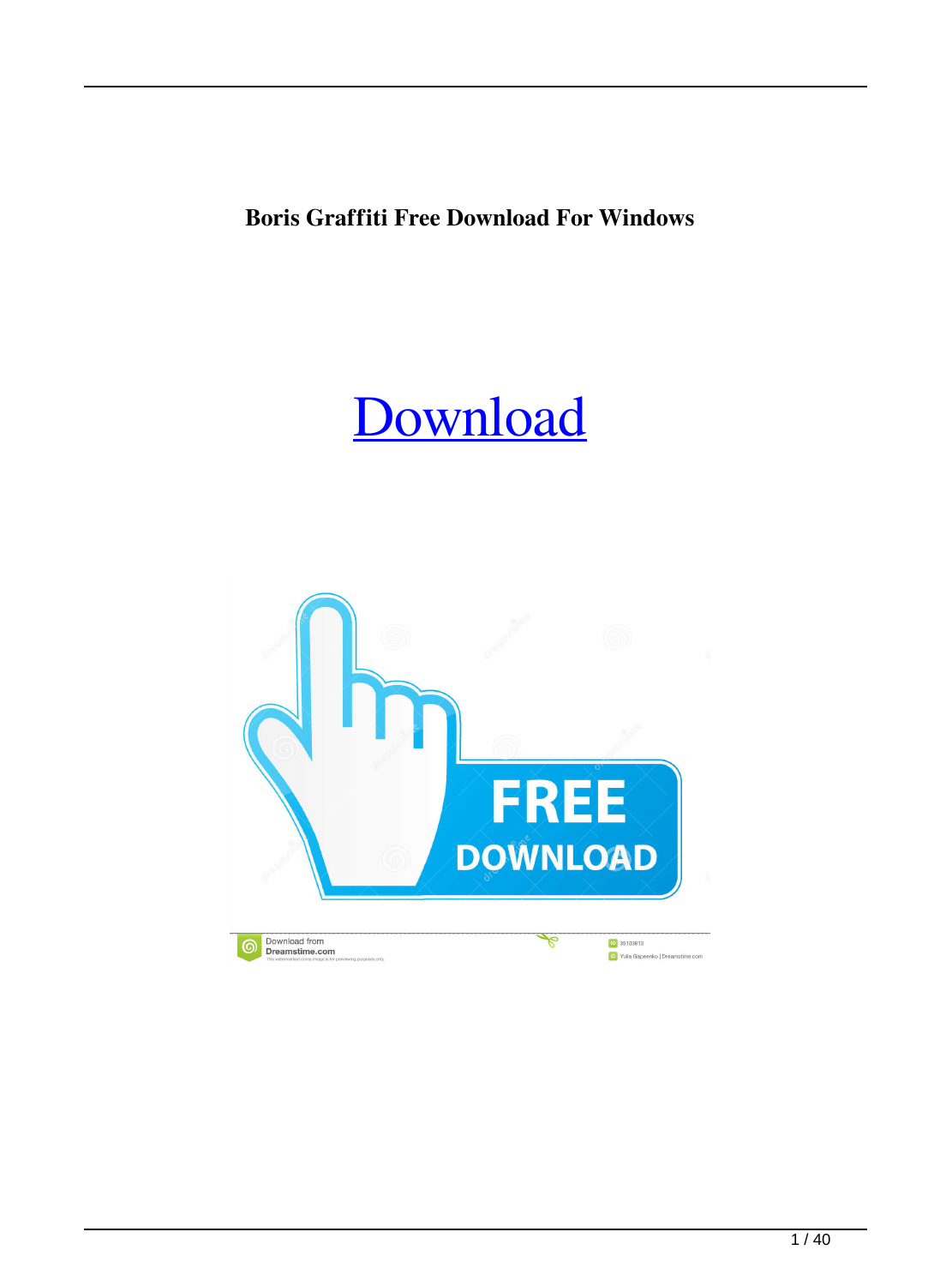**Boris Graffiti Crack Activation Free**

---------------- Boris Graffiti Free Download is a handy and reliable software that helps you to easily customize your video files with personalized texts. You

--------------------------------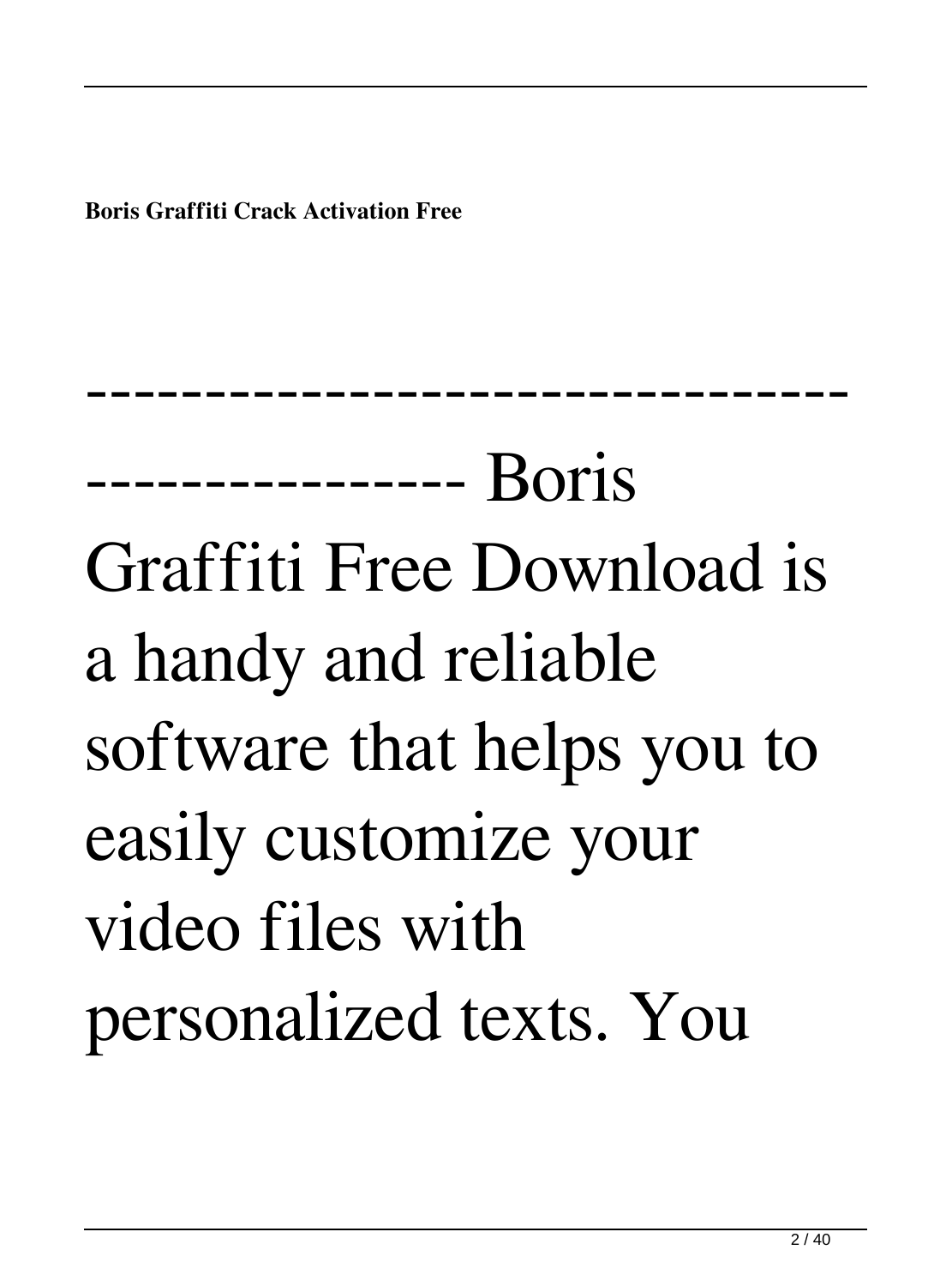can create your own unique looks or draw from a vast library of presets and styles. With the help of Boris Graffiti Crack For Windows you have the possibility to change the style and the content of a specific video file by including 3D shapes, cylinders, spheres and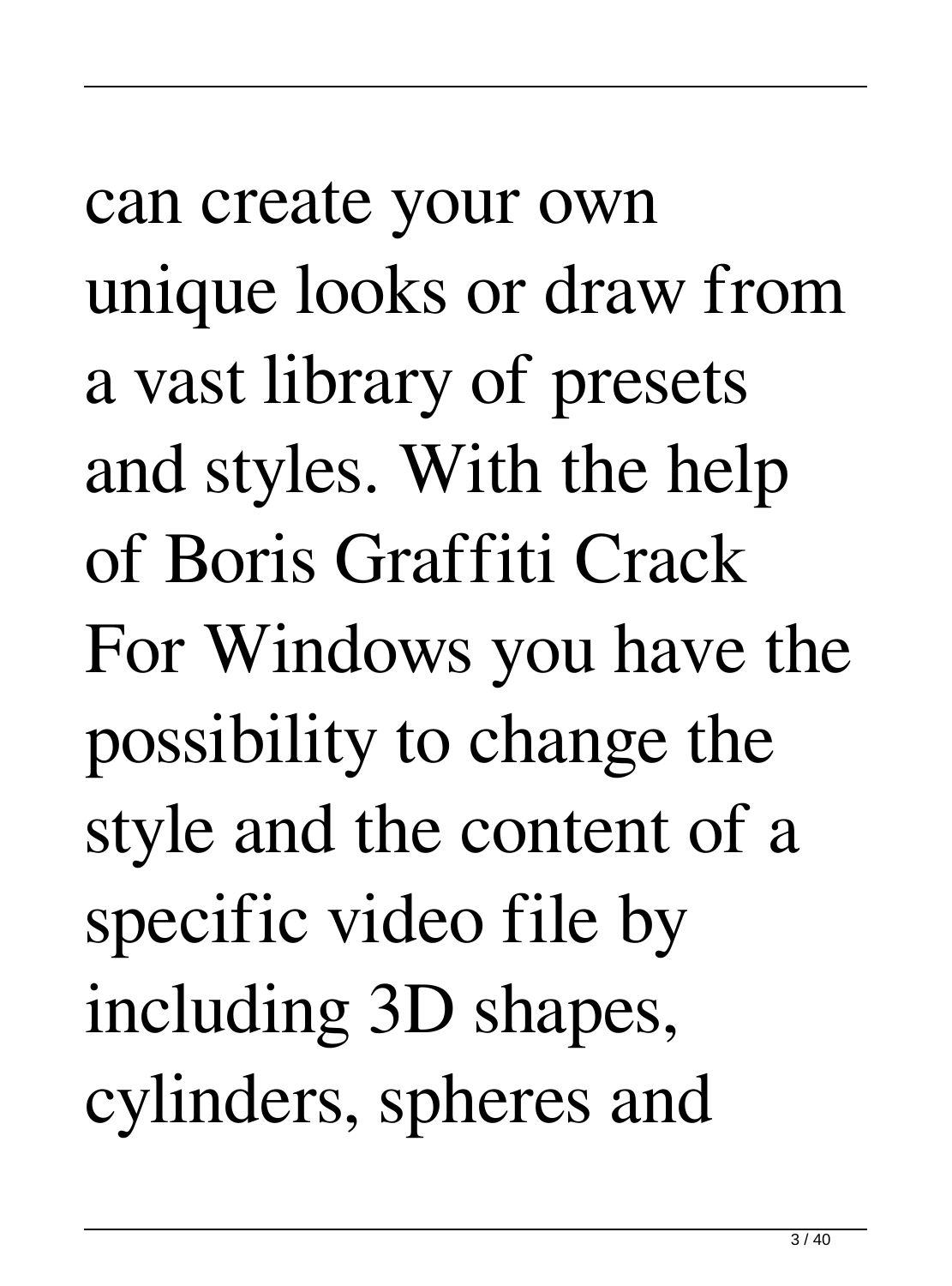cubes, insert textures and lights, as well as to convert the selected video to a 3D object. Note: In order to use the application, you need to request a registration key from here. BO-DI 2013-PRO Here is a link to the 2013 update of B&H Studio's awardwinning modeling and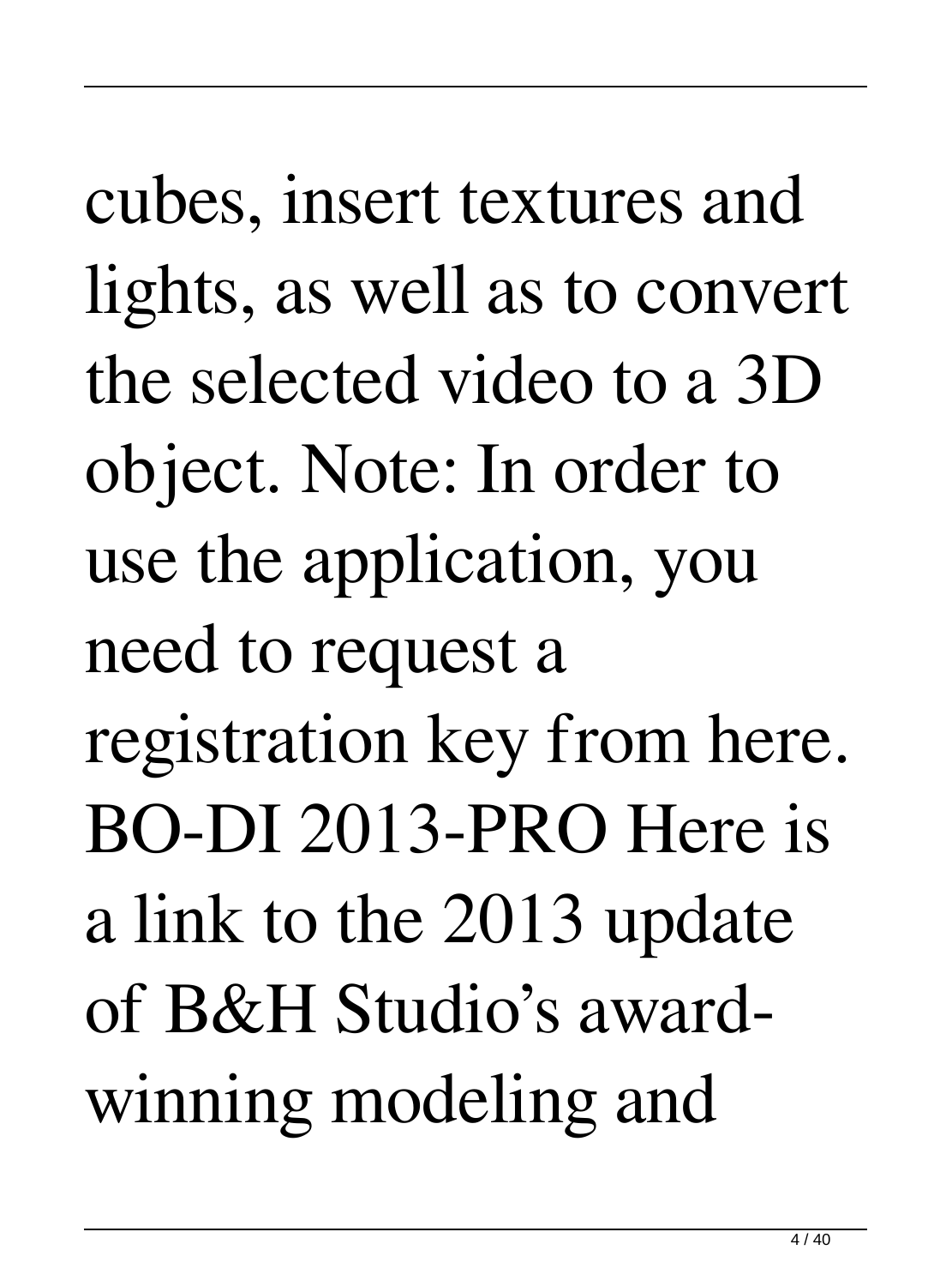animation software: B-O-DI, a software used by professionals for creating and animating incredible 3D characters. With over \$500,000 of awards and 25,000+ downloads to date, B-O-DI has established itself as a leader in character creation, animation, and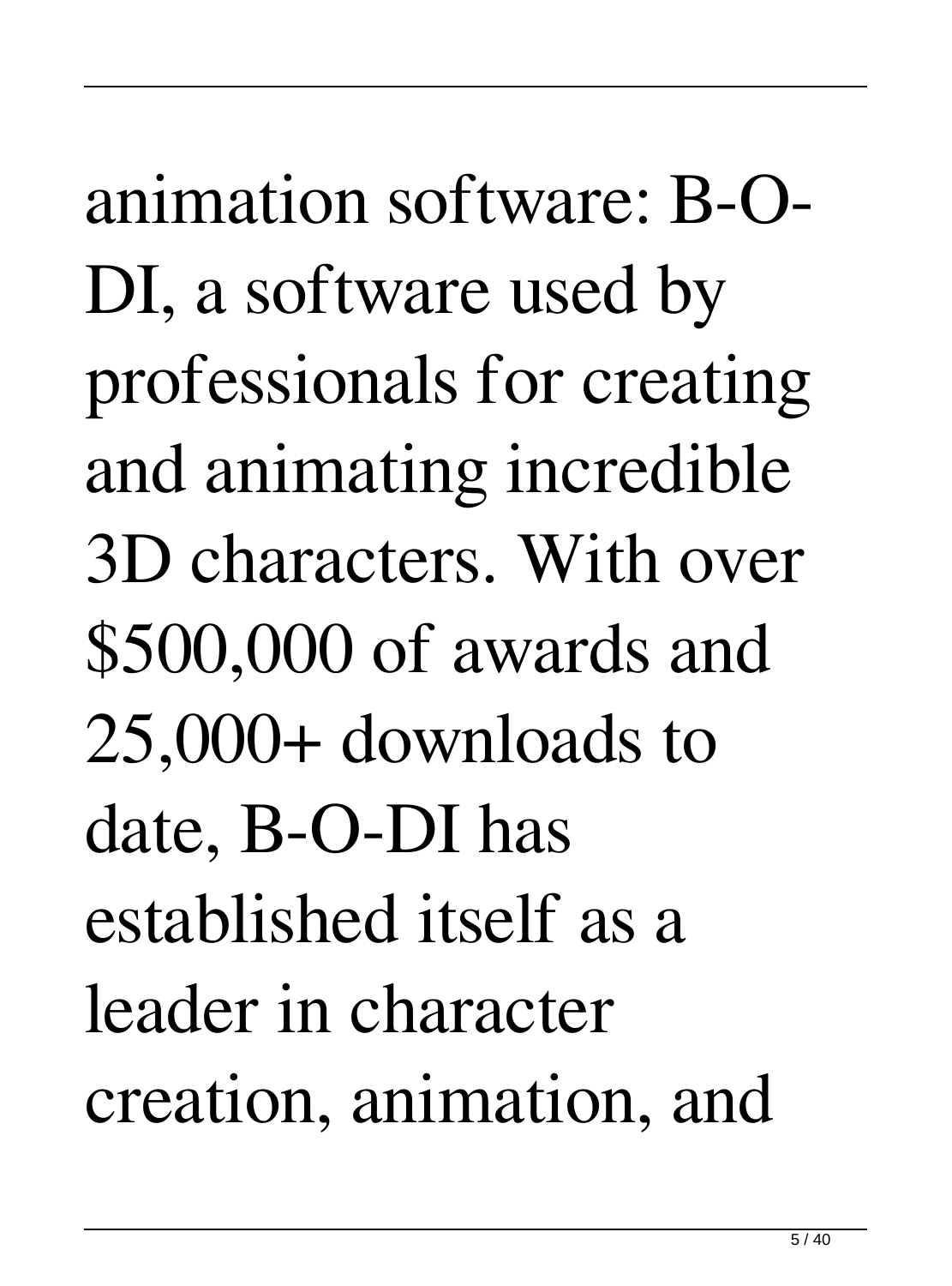3D content creation. The 2013 release includes new features such as advanced animation performance, multi-pose modeling, flexibility for control over 3D text, new Pro features, and new animation support. The Basic version of the software includes a complete set of tools and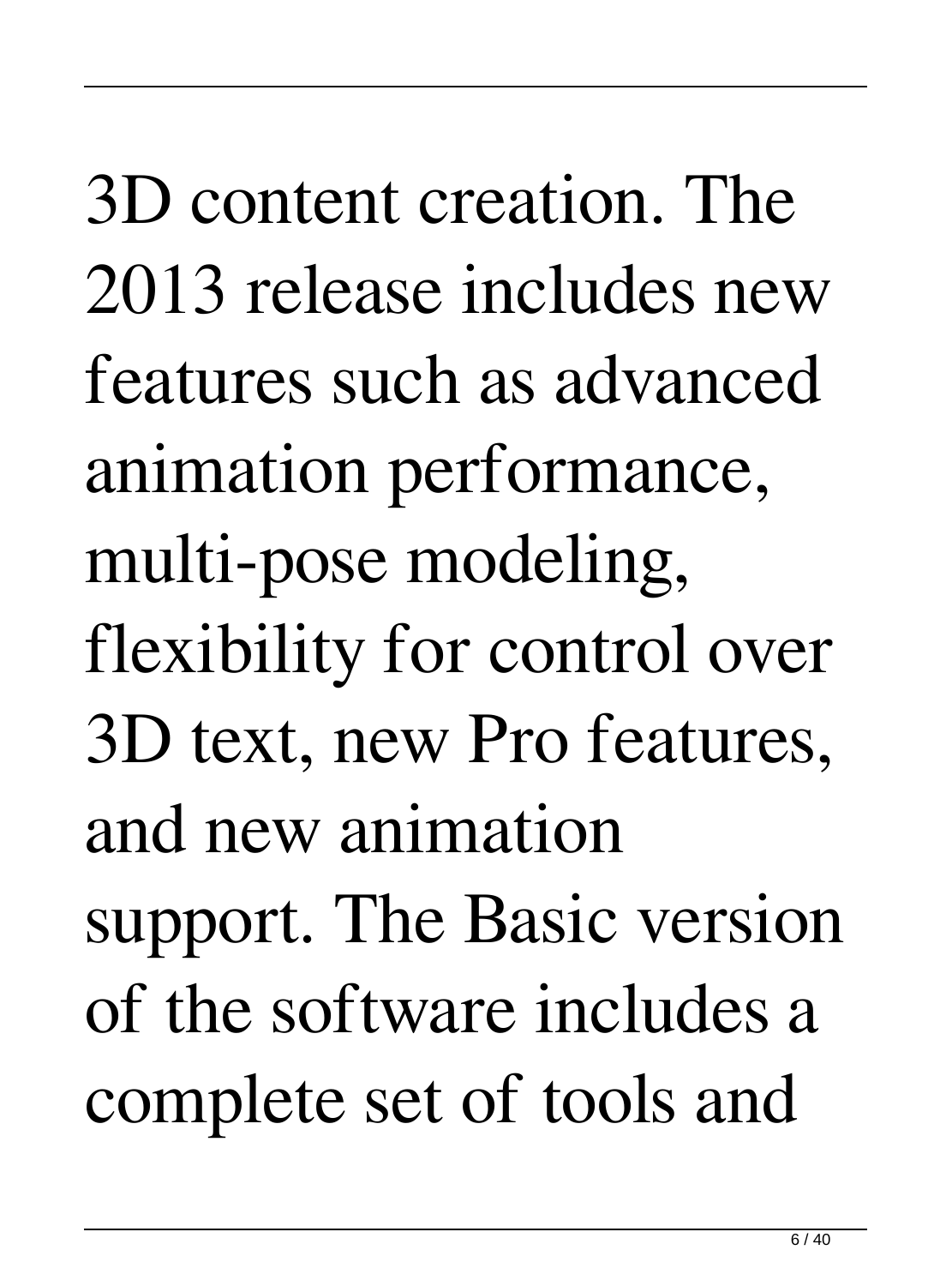features to create amazing characters and elements for games, movies, and commercials, at a very competitive price. The Advanced version includes the full feature set of the original B&H Studio version. Its also the perfect solution for professional content creators. The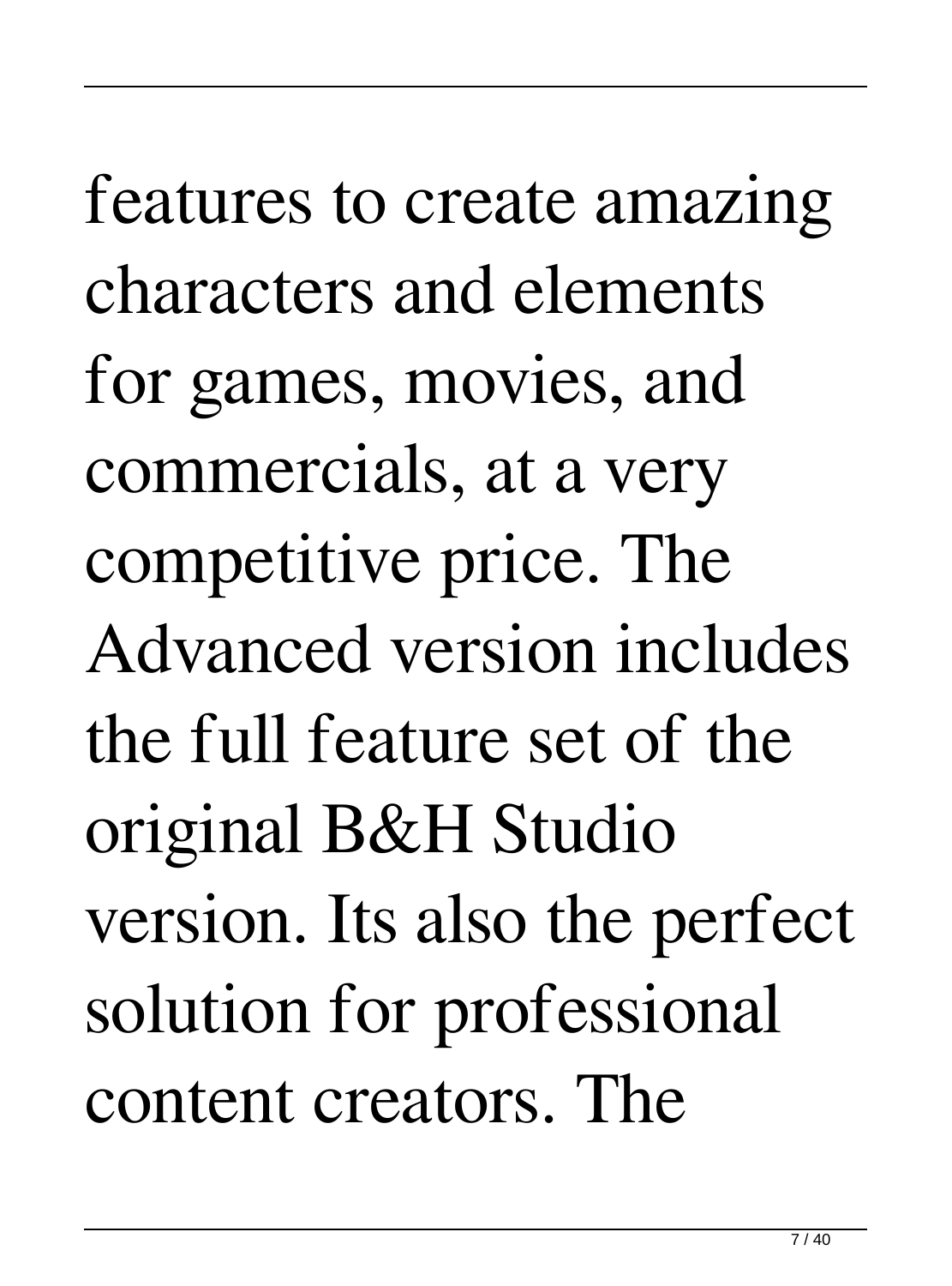Professional version of the software includes all the advanced features of the Advanced version plus industry-standard professional tools like project management, previsualization, and file export. The Basic version of the software includes a complete set of tools and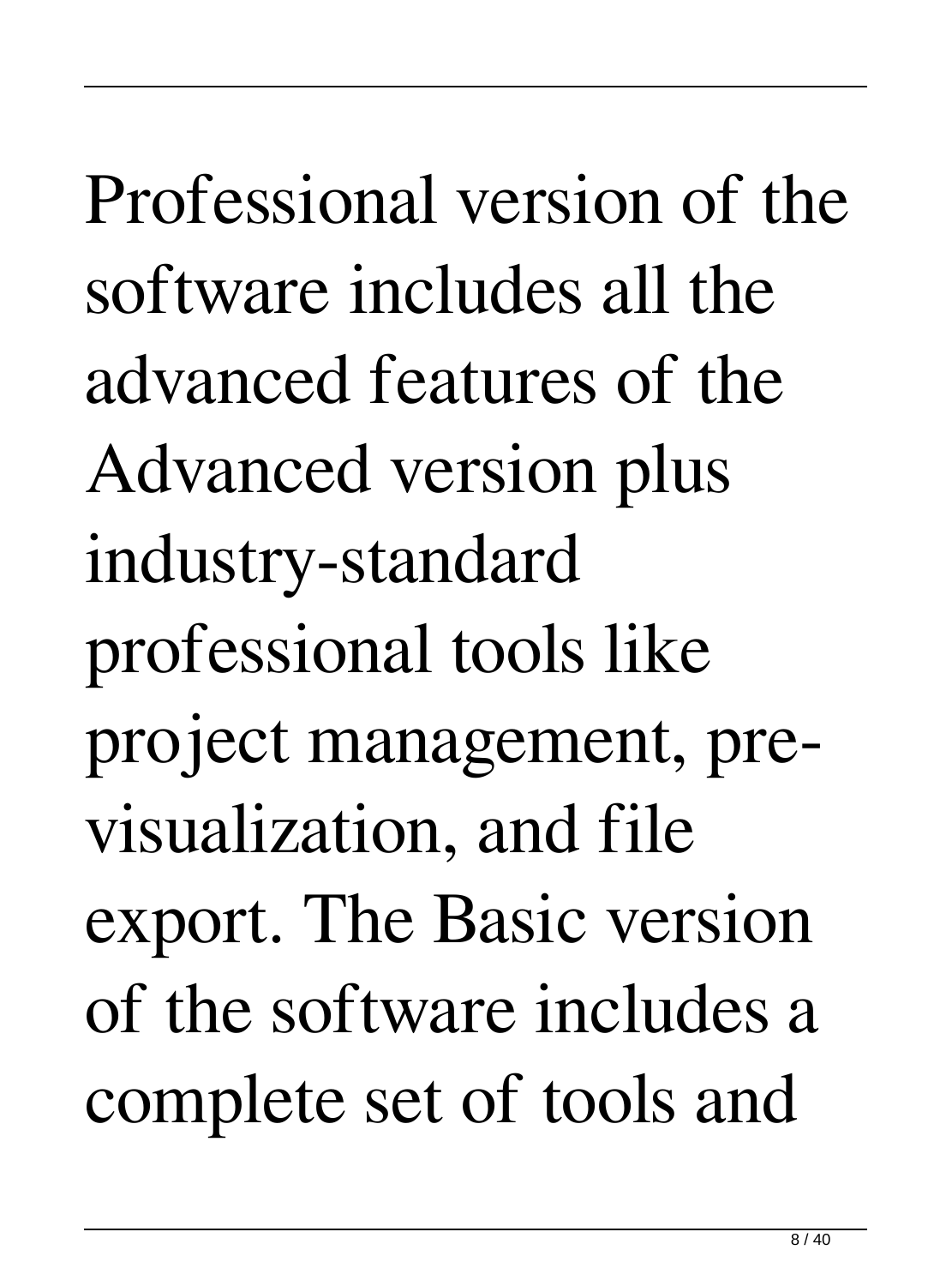features to create amazing characters and elements for games, movies, and commercials, at a very competitive price. The Advanced version includes the full feature set of the original B&H Studio version. Its also the perfect solution for professional content creators. The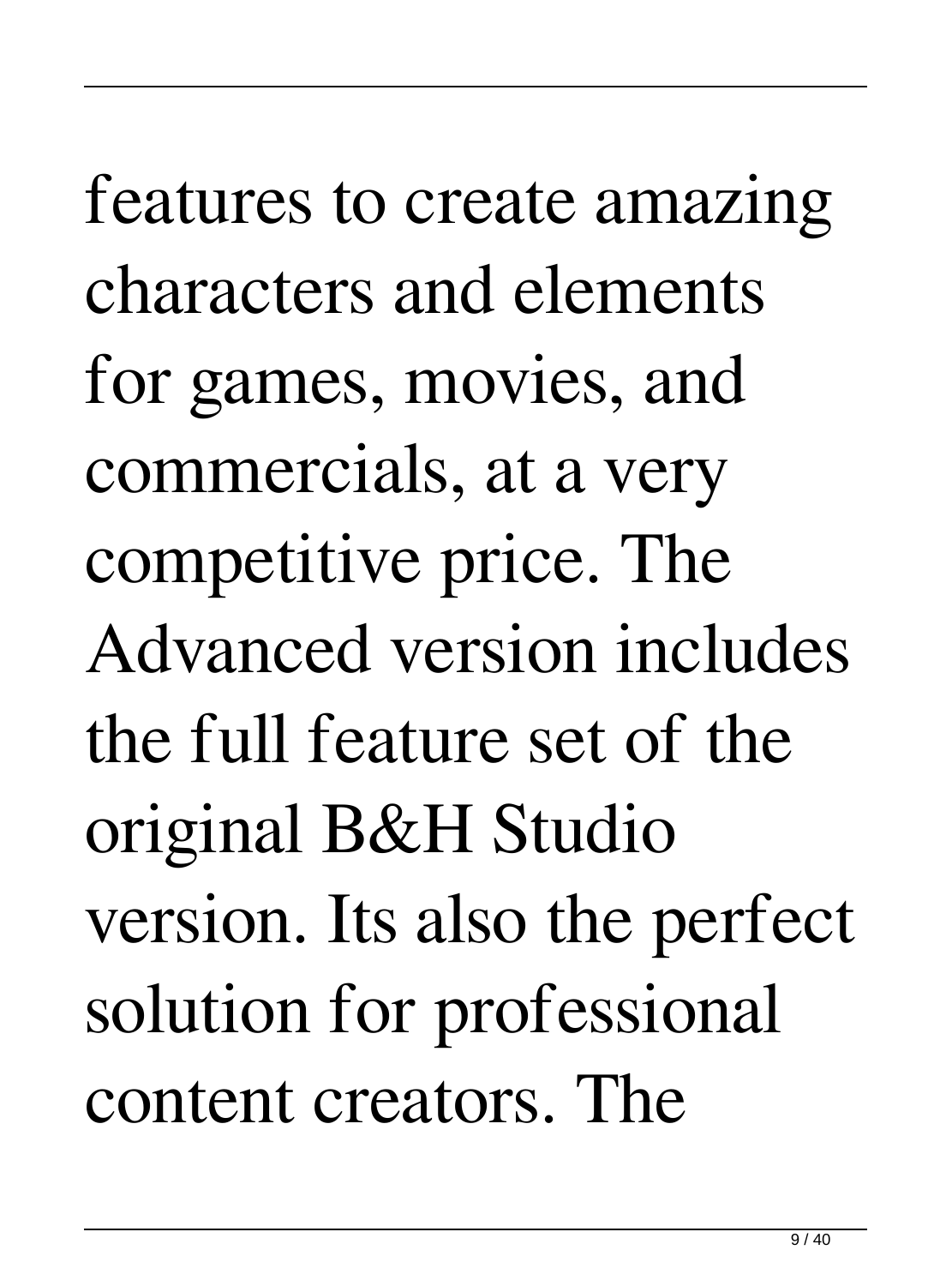Professional version of the software includes all the advanced features of the Advanced version plus industry-standard professional tools like project management, previsualization, and file export. The Basic version of the software includes a complete set of tools and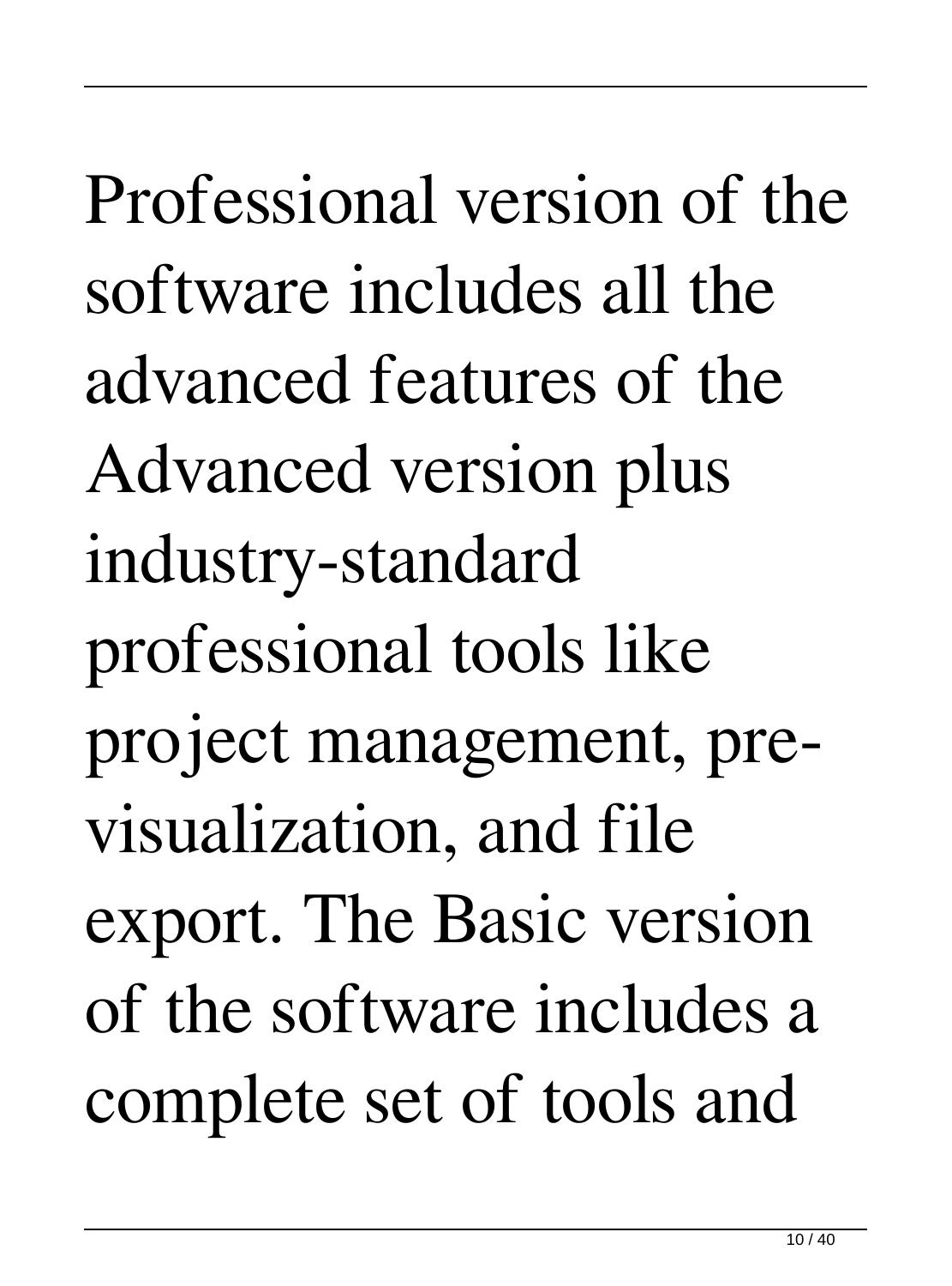features to create amazing characters and elements for games, movies, and commercials, at a very competitive price. The Advanced version includes the full feature set of the original B&H Studio version. Its also the perfect solution for professional content creators. The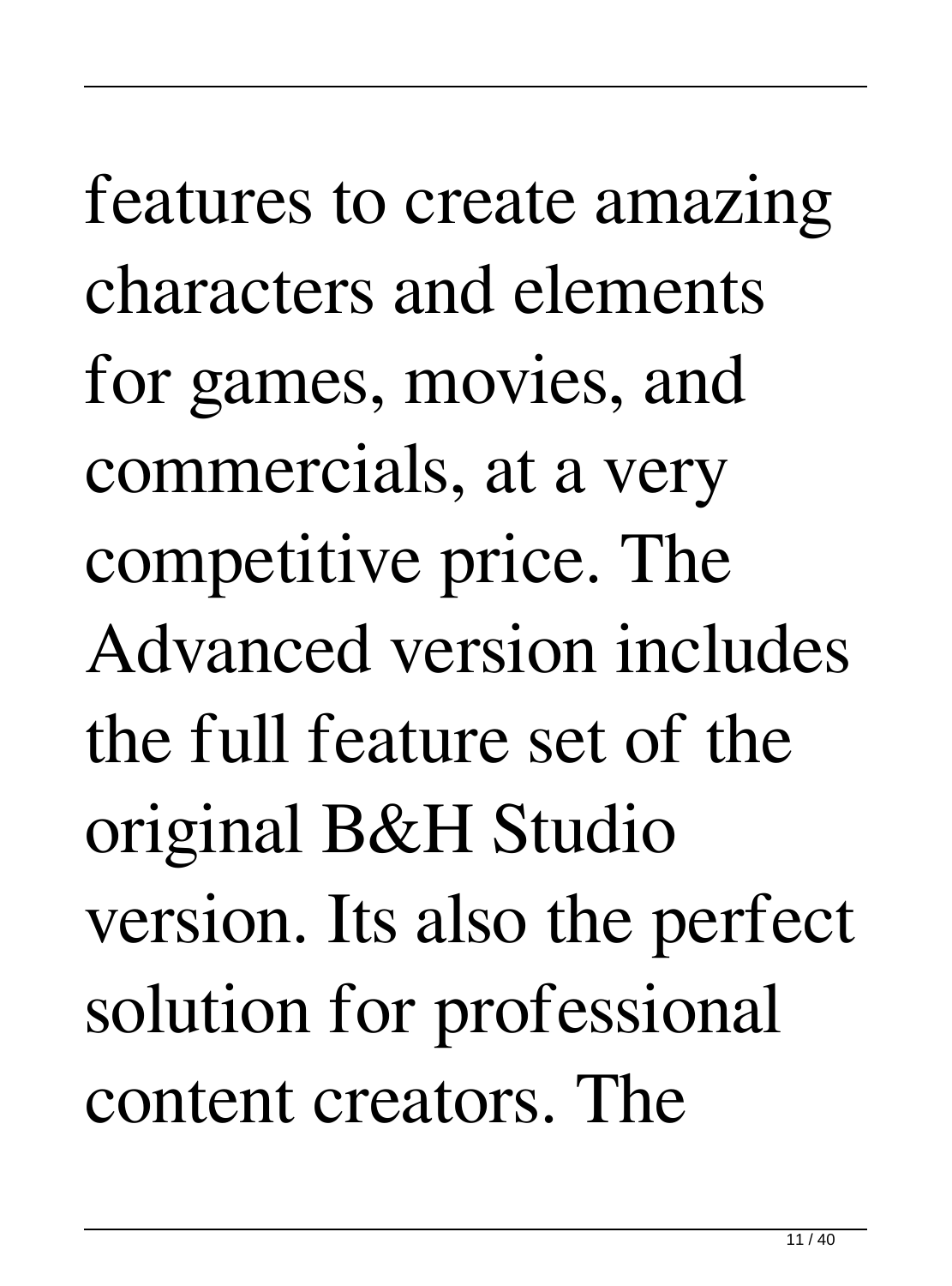• Change the video title and album • Change the video duration • Create your own unique style • Change the style of the content • Change the settings of the inserted video objects • Easily edit any video • Draw graphics,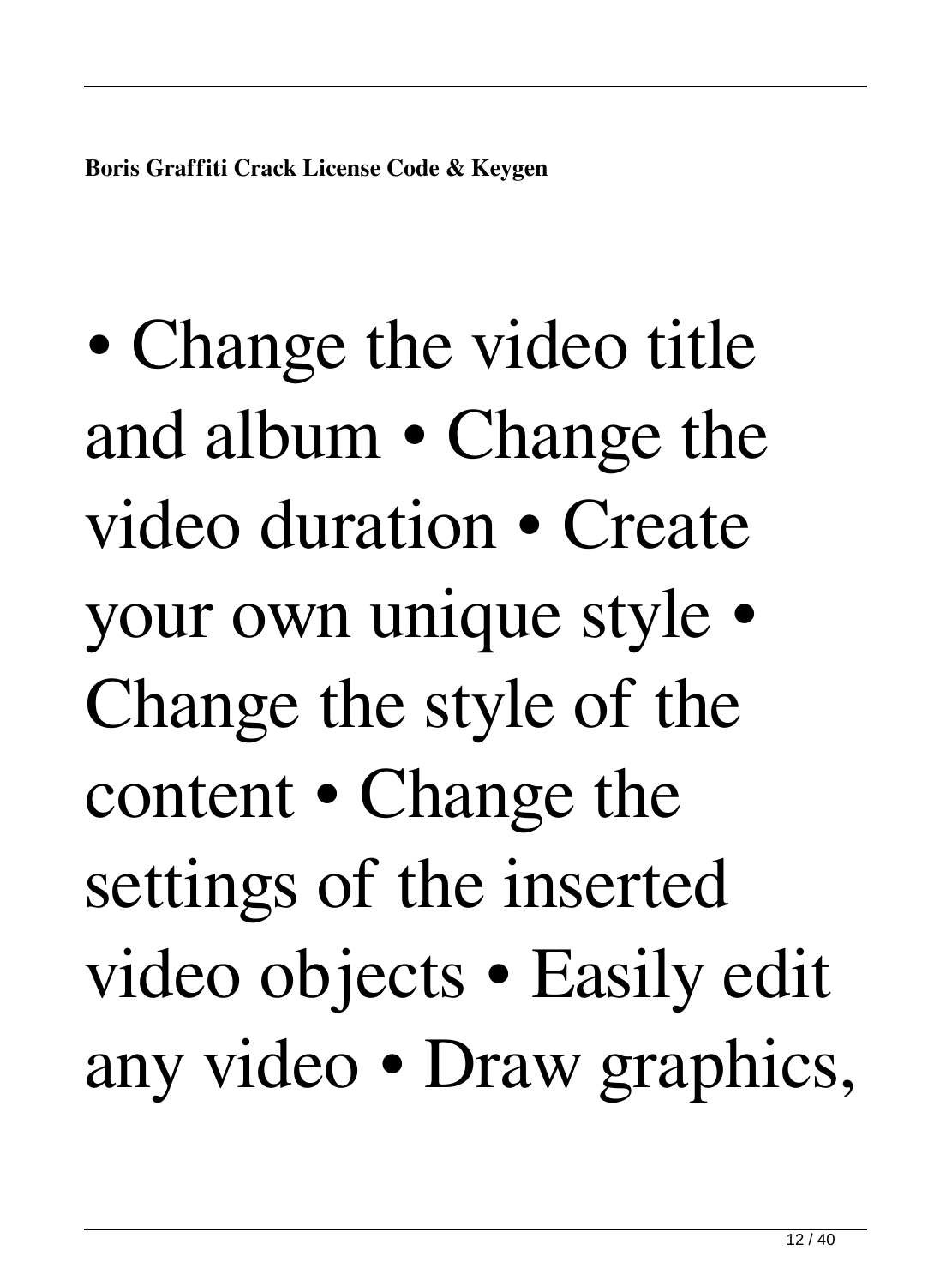text and 3D objects in the video • Organize your videos in an album • Import and export to a variety of video formats • Extract the video into a 3D object • Convert any video to a 3D object • Convert the selected video to a 3D object • Convert any video to a 3D object You have to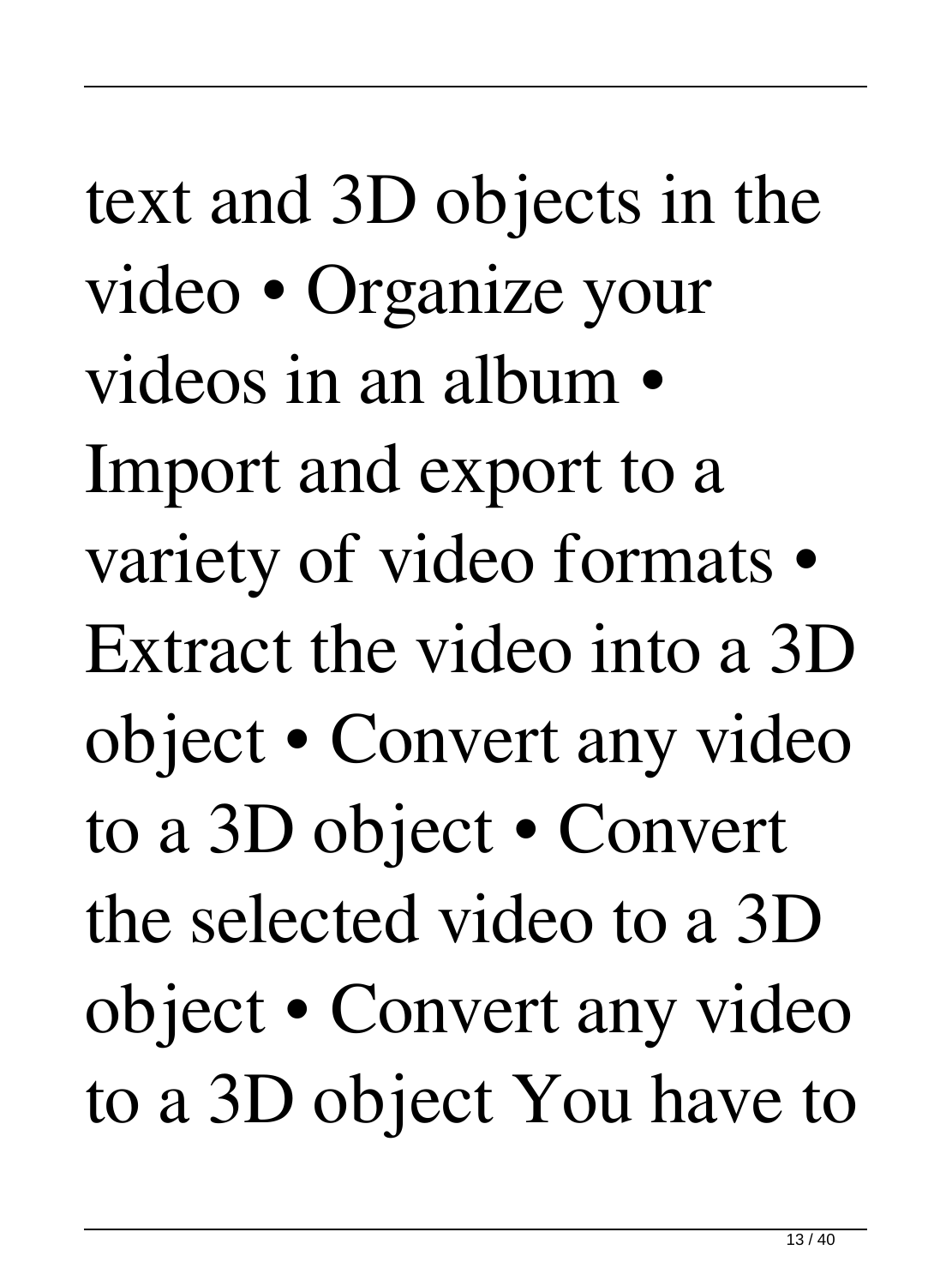ask for the key, please go to the link provided. Full description and link: 11. Ace KeyMacro Studio - Multimedia & Design/Other Related Tools... Ace KeyMacro Studio is a powerful editing software which can quickly add video effects to your existing video in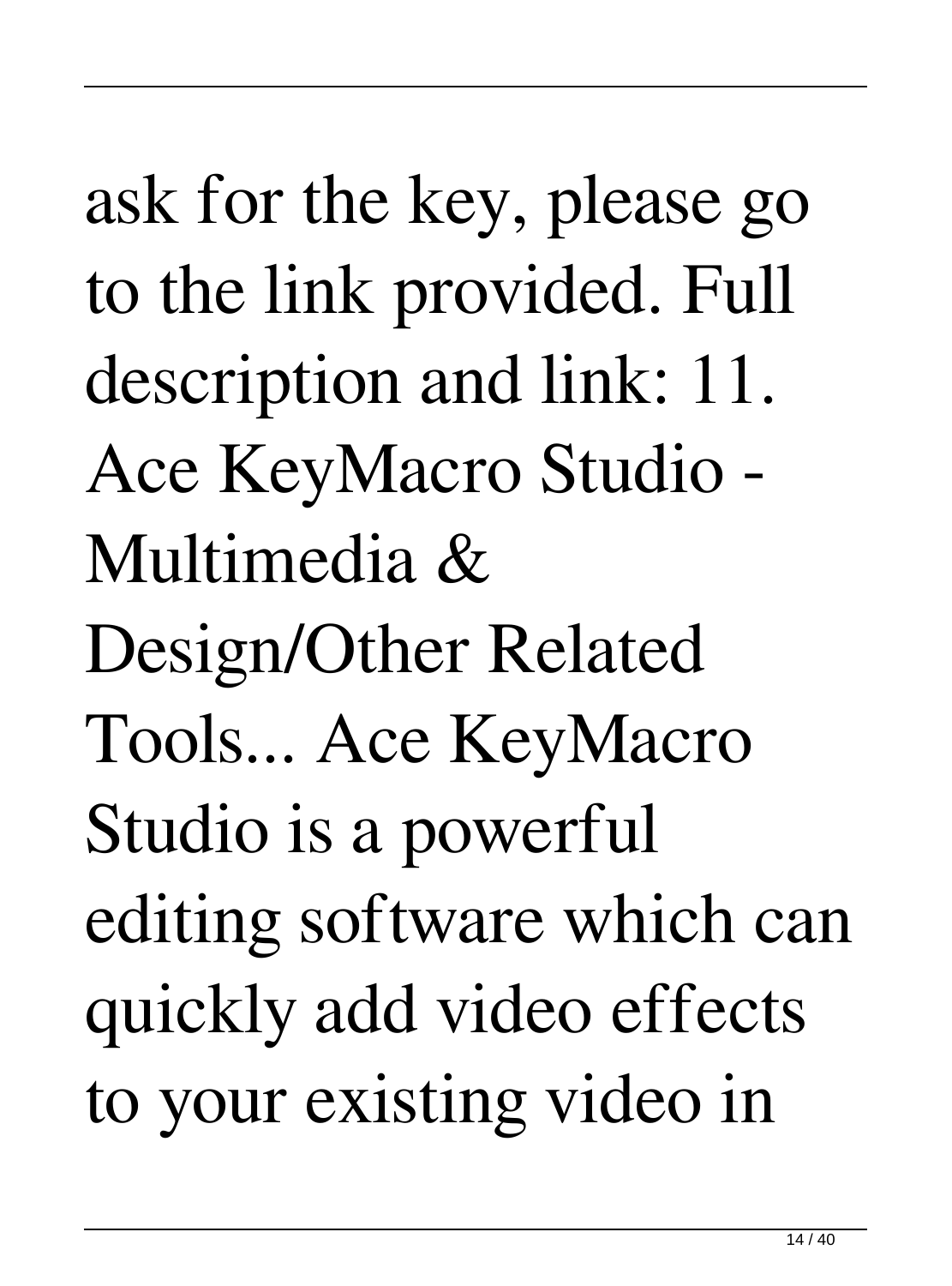just a few clicks. With Ace KeyMacro Studio you can easily add various video effects like photo cutting effects, add animated images and text, as well as create amazing video. With Ace KeyMacro Studio you can even add 3D objects to your videos. And you can easily convert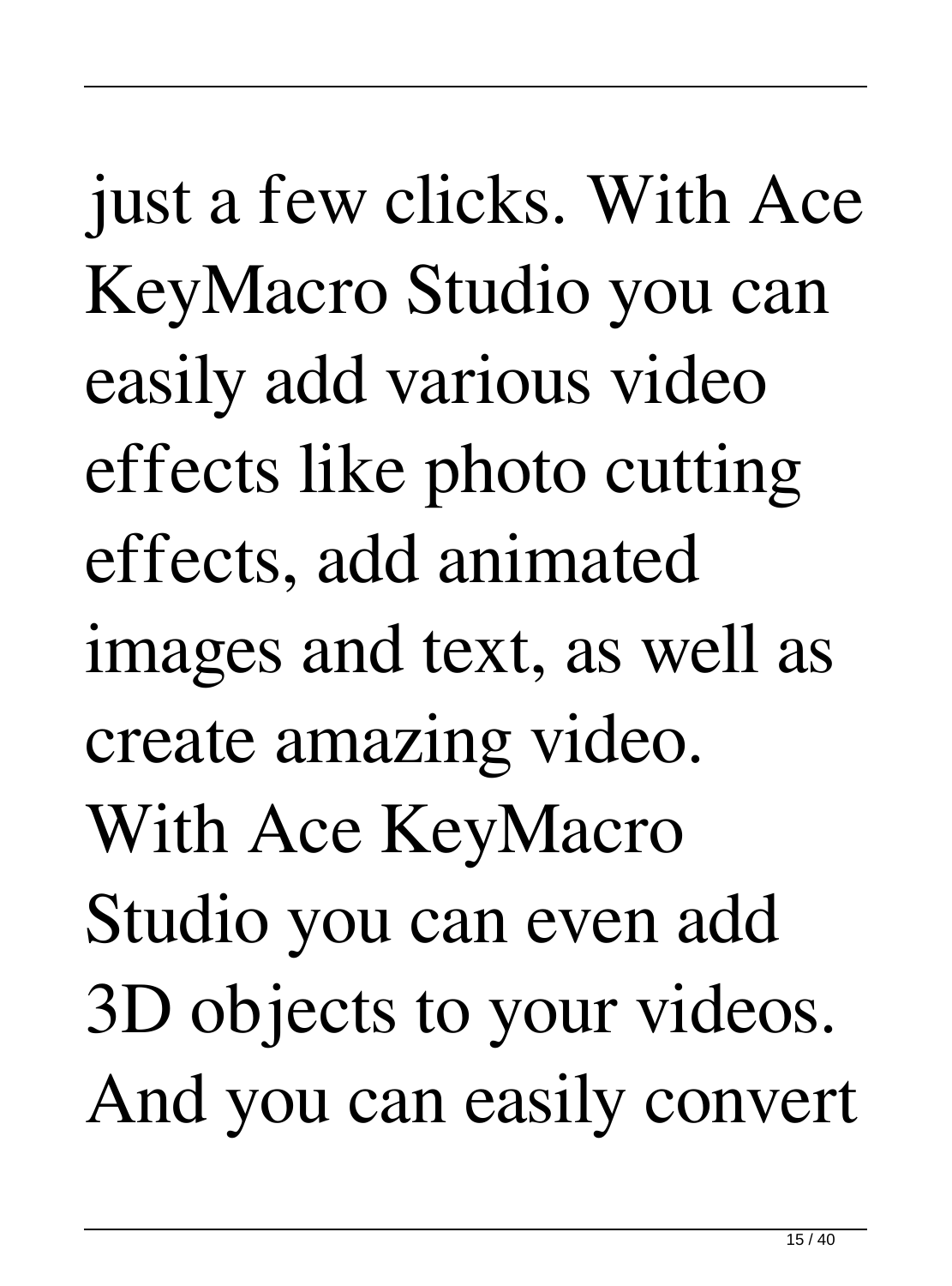your videos into professional 3D and other formats, such as video to 3D models,.mov to 3D models,.avi to 3D models,.mp4 to 3D models,.mov to 3D models,.avi to 3D models,.mov to 3D models, and.mp4 to 3D models.... Most of our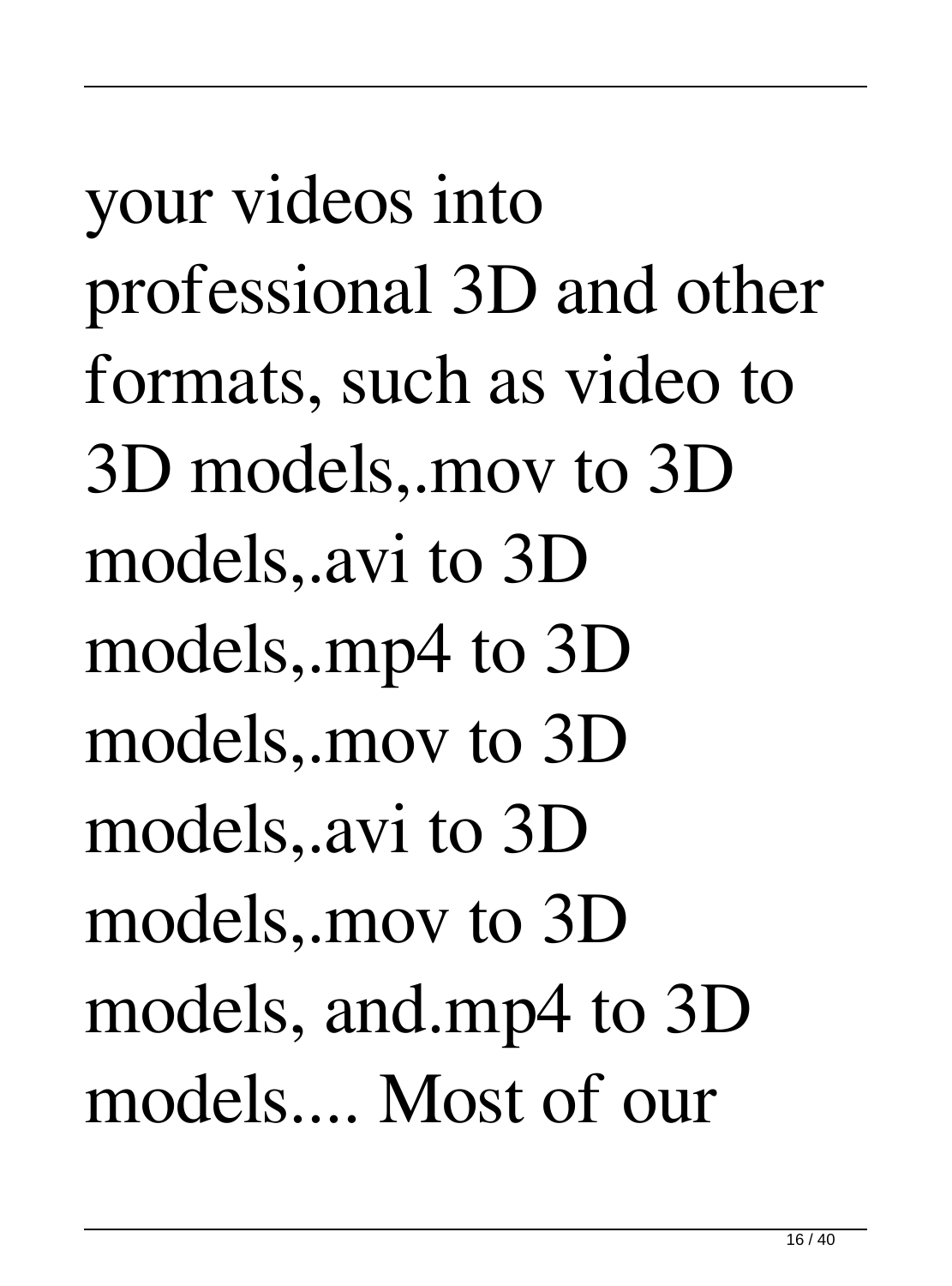software features, you can only get the registration key from the website. KeyMacro Studio keymacros.com is a powerful editing software which can quickly add video effects to your existing video in just a few clicks. With KeyMacro Studio you can easily add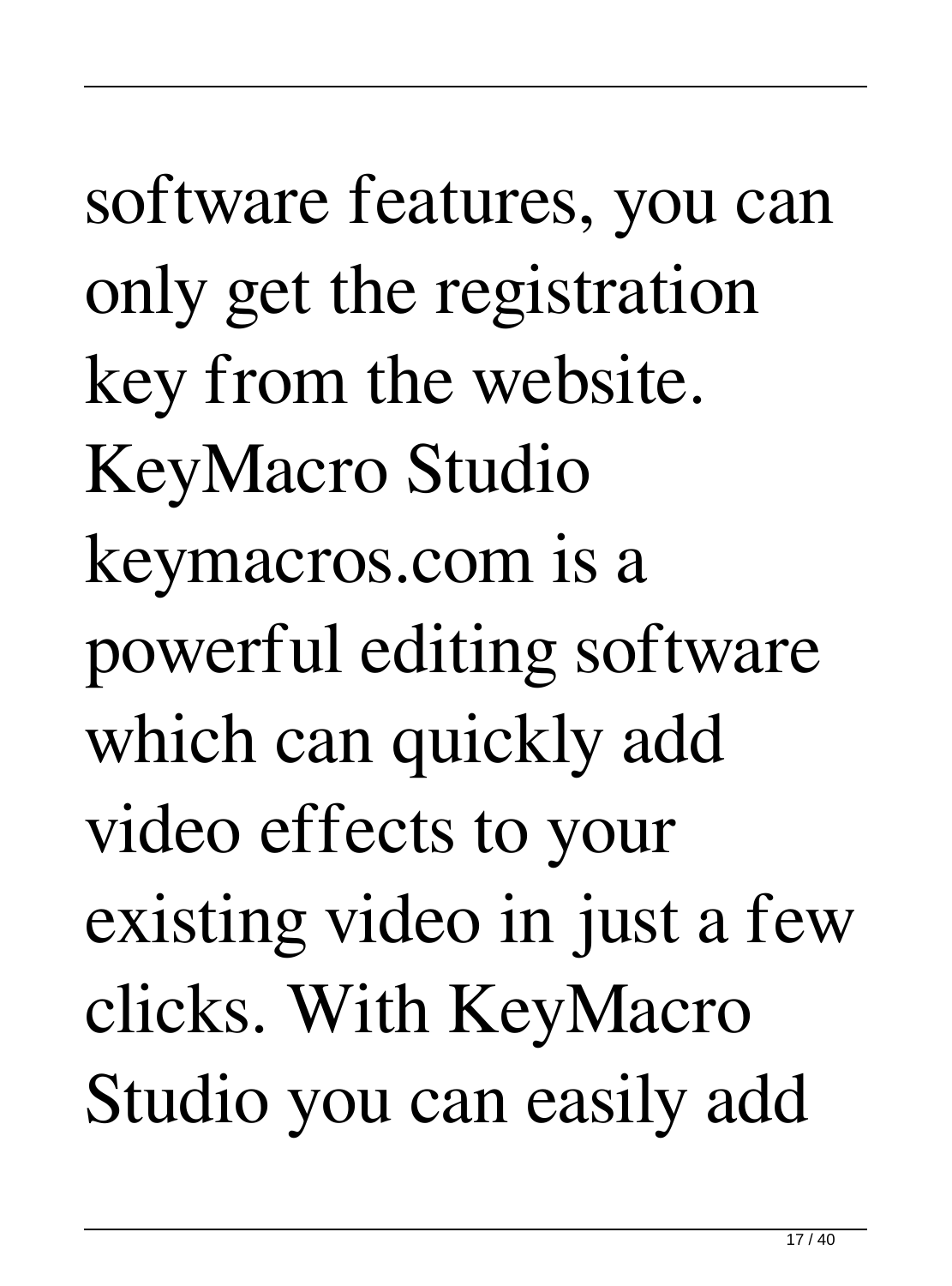various video effects like photo cutting effects, add animated images and text, as well as create amazing video. With KeyMacro Studio you can even add 3D objects to your videos. And you can easily convert your videos into professional 3D and other formats, such as video to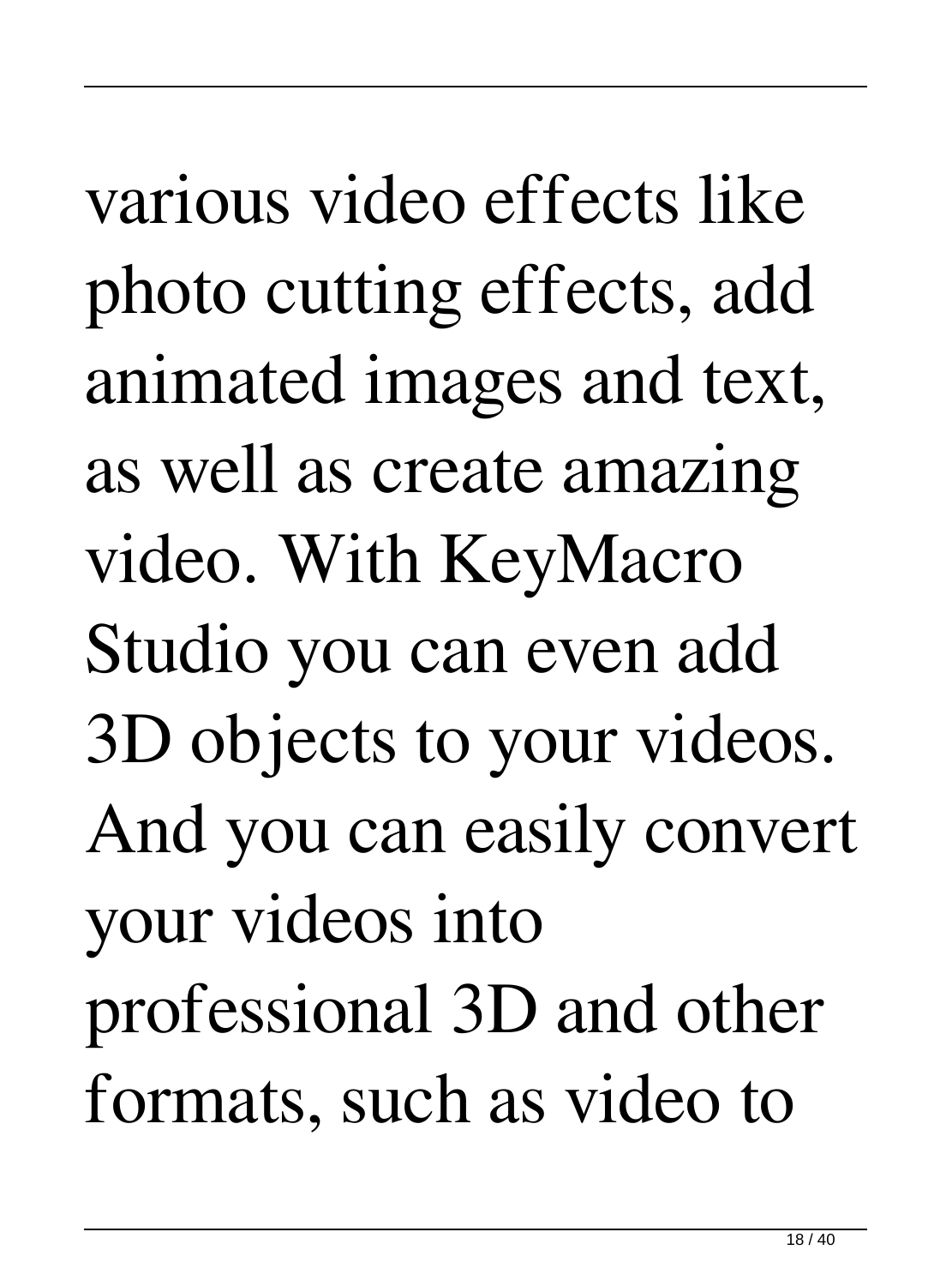3D models,.mov to 3D models,.avi to 3D models,.mov to 3D models,.avi to 3D models,.mov to 3D models,.mp4 to 3D 77a5ca646e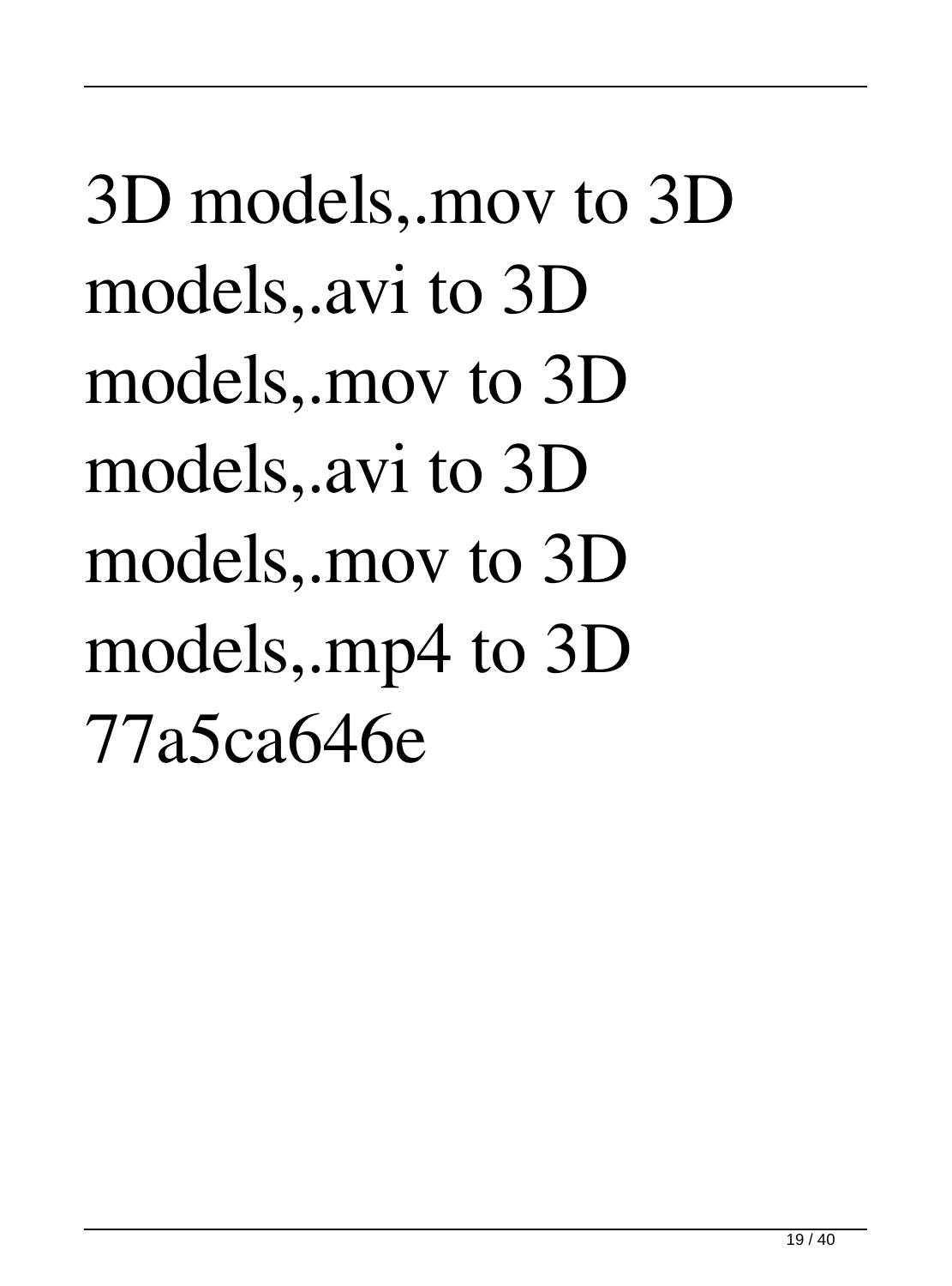**Boris Graffiti Crack+ Incl Product Key Free For Windows**

- Playable video file formats: MPEG-1, MPEG-2, H.264, HEVC, H.265, MOV, FLV, and MKV - Two different ways of the texts for the customized video files (the one by settings and the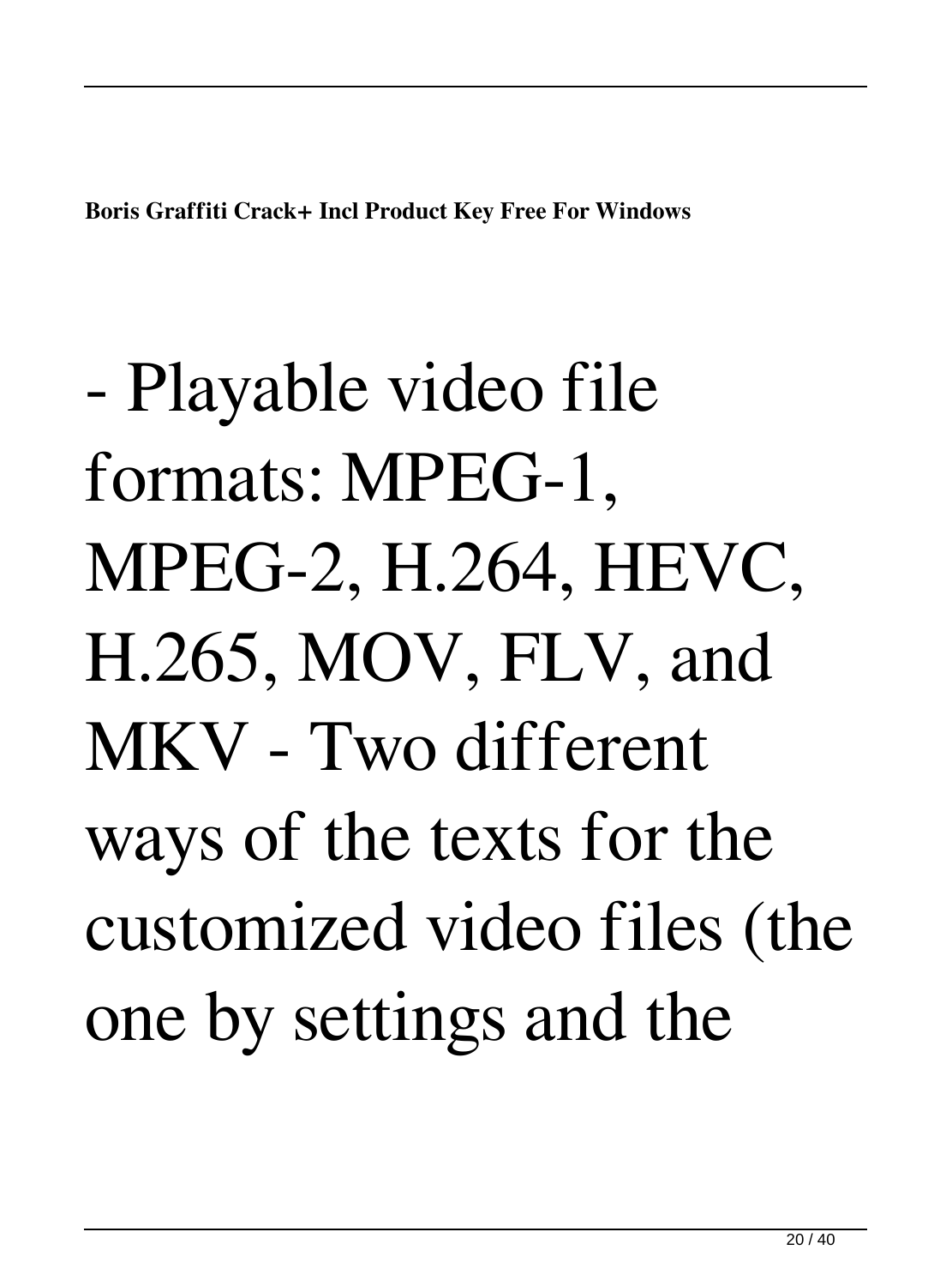preset way) - Change the size of the video shape, color, number and distribution of shapes - Possible location of a shape in a video: center, left, right, or left and right - Object can be rotated by the touch or by virtual buttons - Possibility to save the shape as a video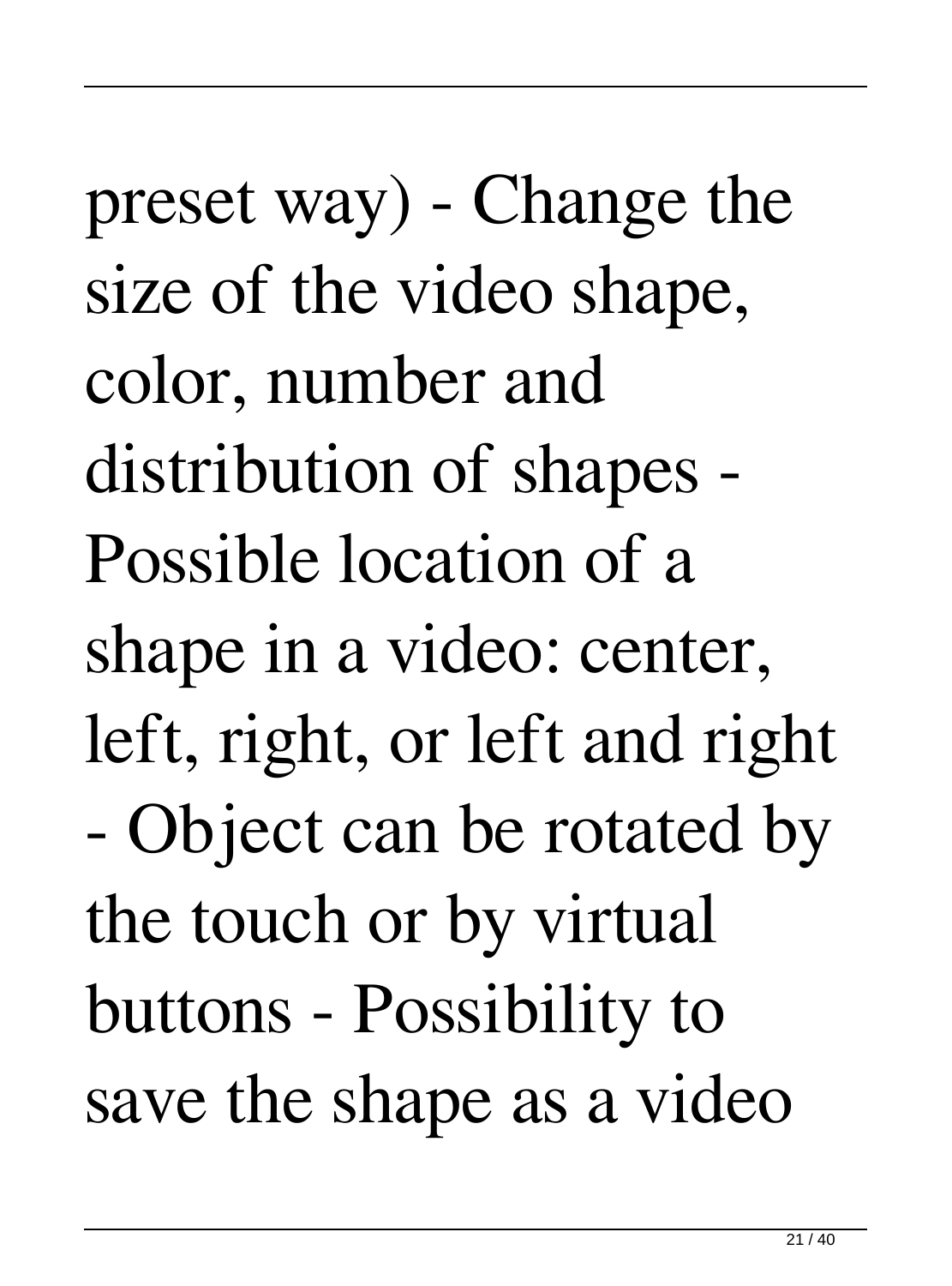file - Create own presets - 3D object creation from the video - Insert additional textures - More than 10 additional images in the shape, in the background - Possibility to save or delete a shape - Possibility to move a shape to another video file - Possibility to add the same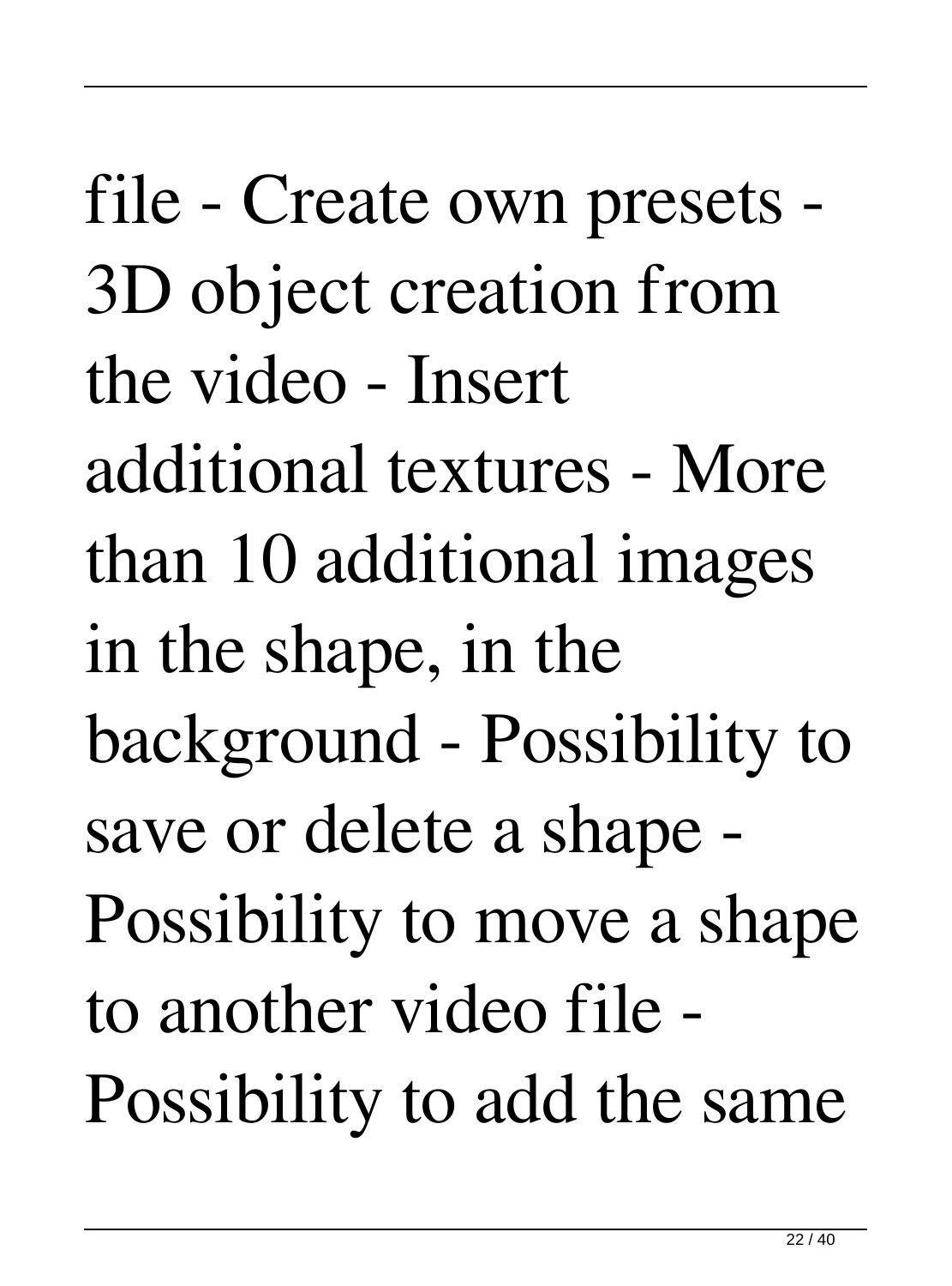shape to another video file - Possibility to duplicate a shape - Possibility to remove the shape from a video file - Possibility to change the transparency of a shape - Import from video files, images, or canvas - Import from document - Import from graphics tablet - Possibility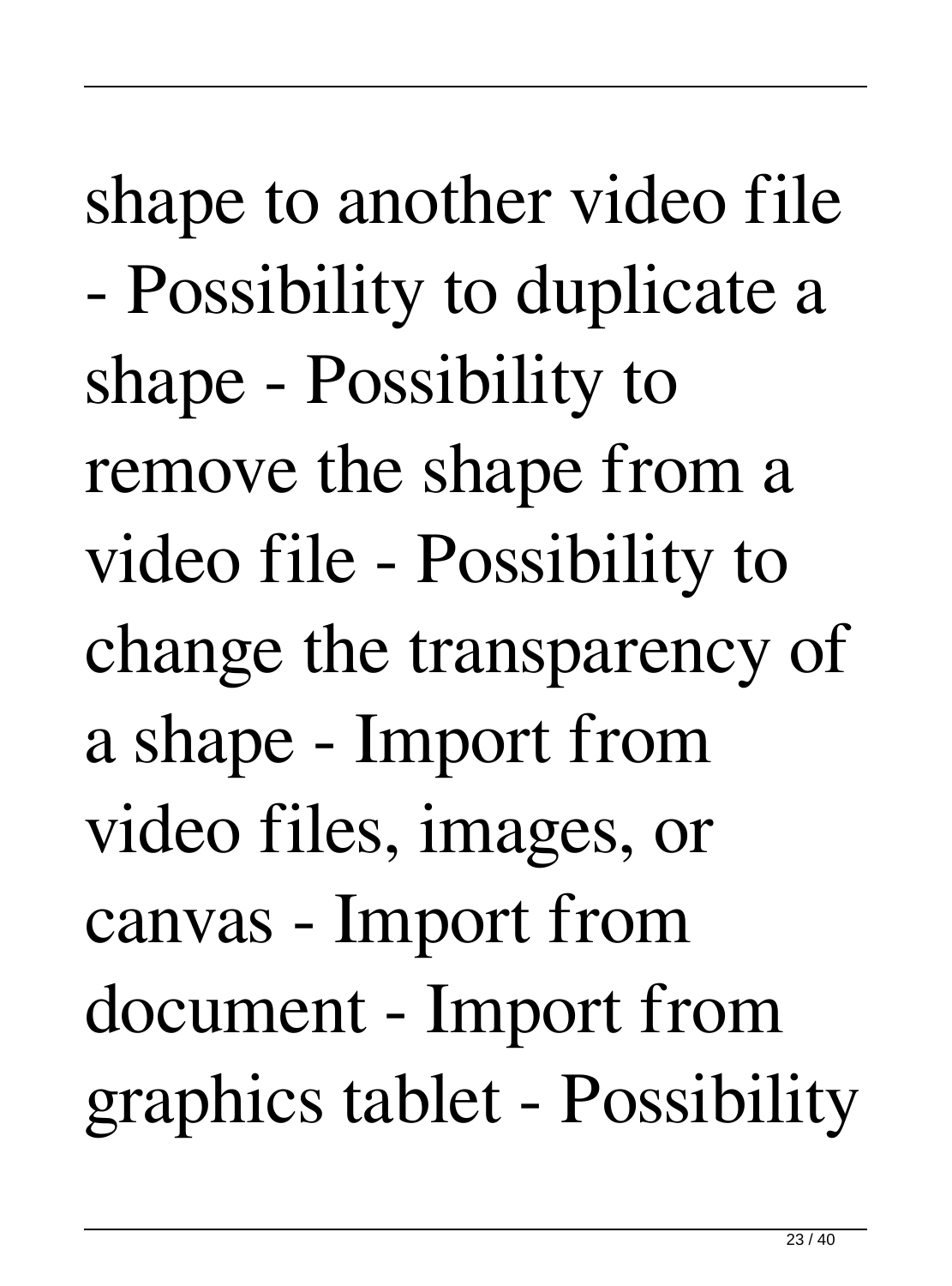to scale a shape up and down - Possibility to translate a shape - Possibility to group multiple shapes - Possibility to deactivate the shading on a shape - Possibility to change the color of a shape - Possibility to set a shape to be a 3D object from a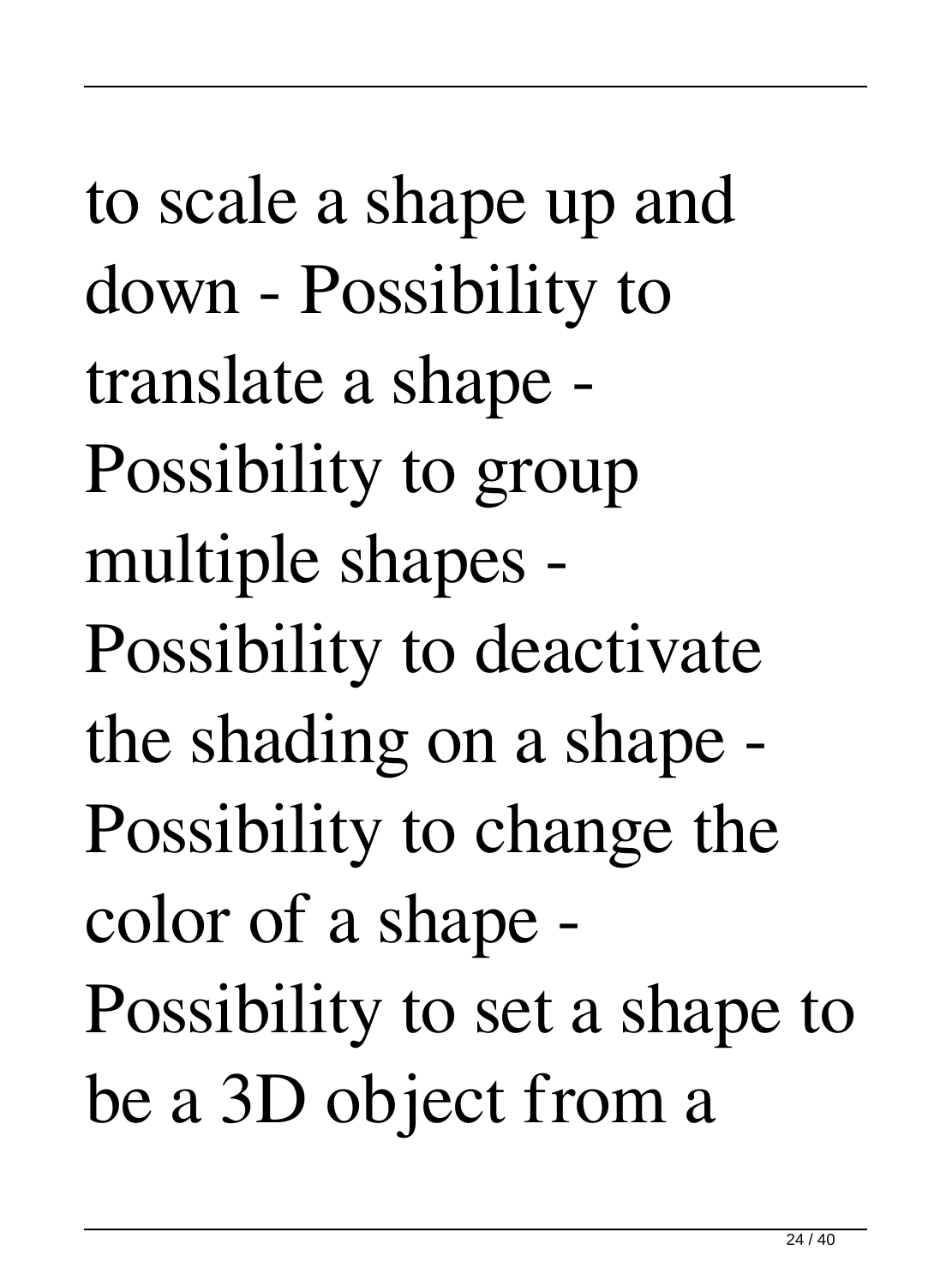video - Possibility to keep the default image and to customize the image in a shape - Possibility to convert the selected video file to a 3D object - Possibility to open the video file in a preview window - Possibility to run the video in the background - Possibility to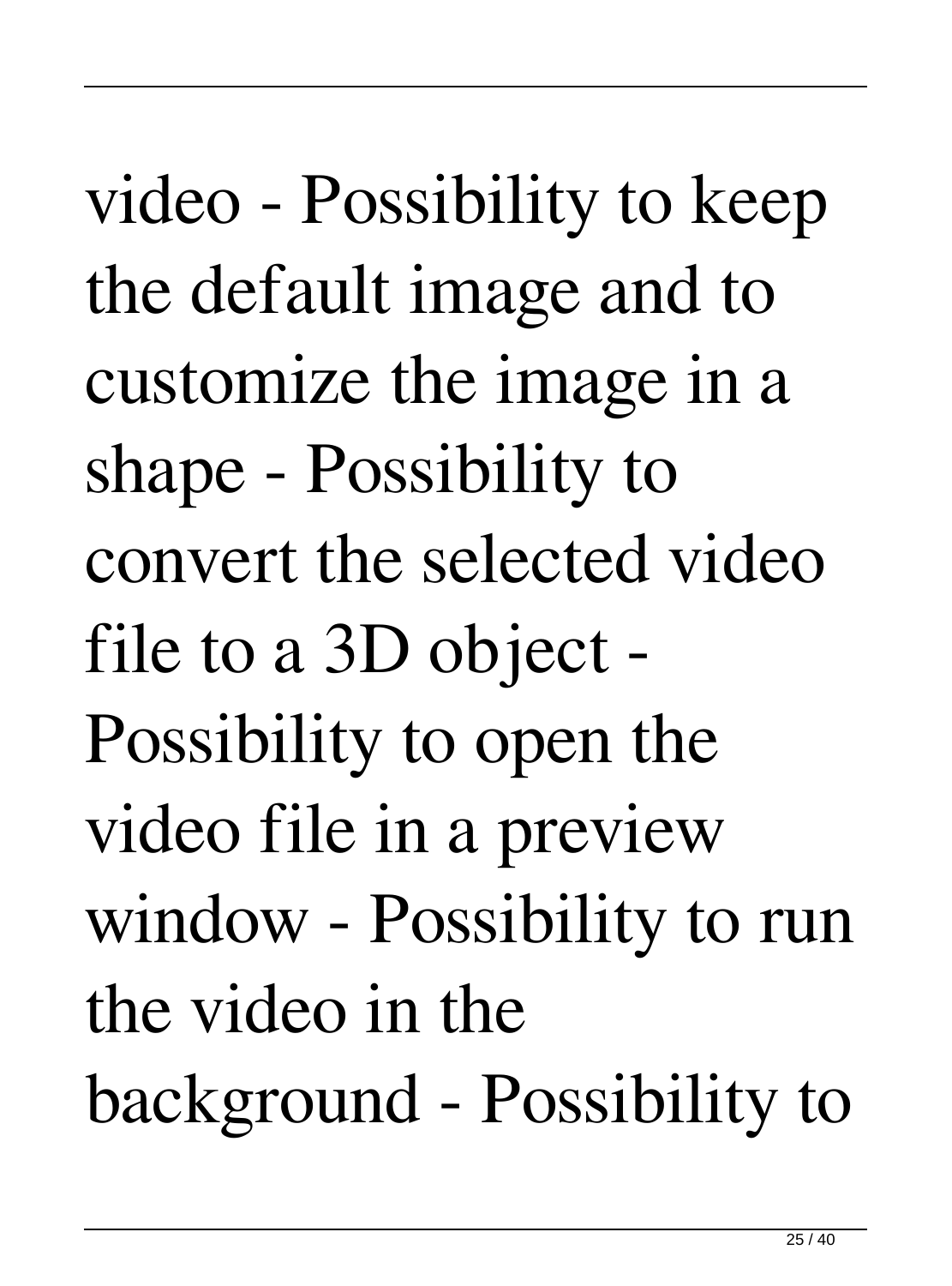save the settings as a file - Possibility to export the video files - Possibility to print the video file as a poster - Possibility to take a screen shot of the video - Possibility to re-adjust the image - Possibility to keep the aspect ratio on a shape - Possibility to set a video file as a start - Possibility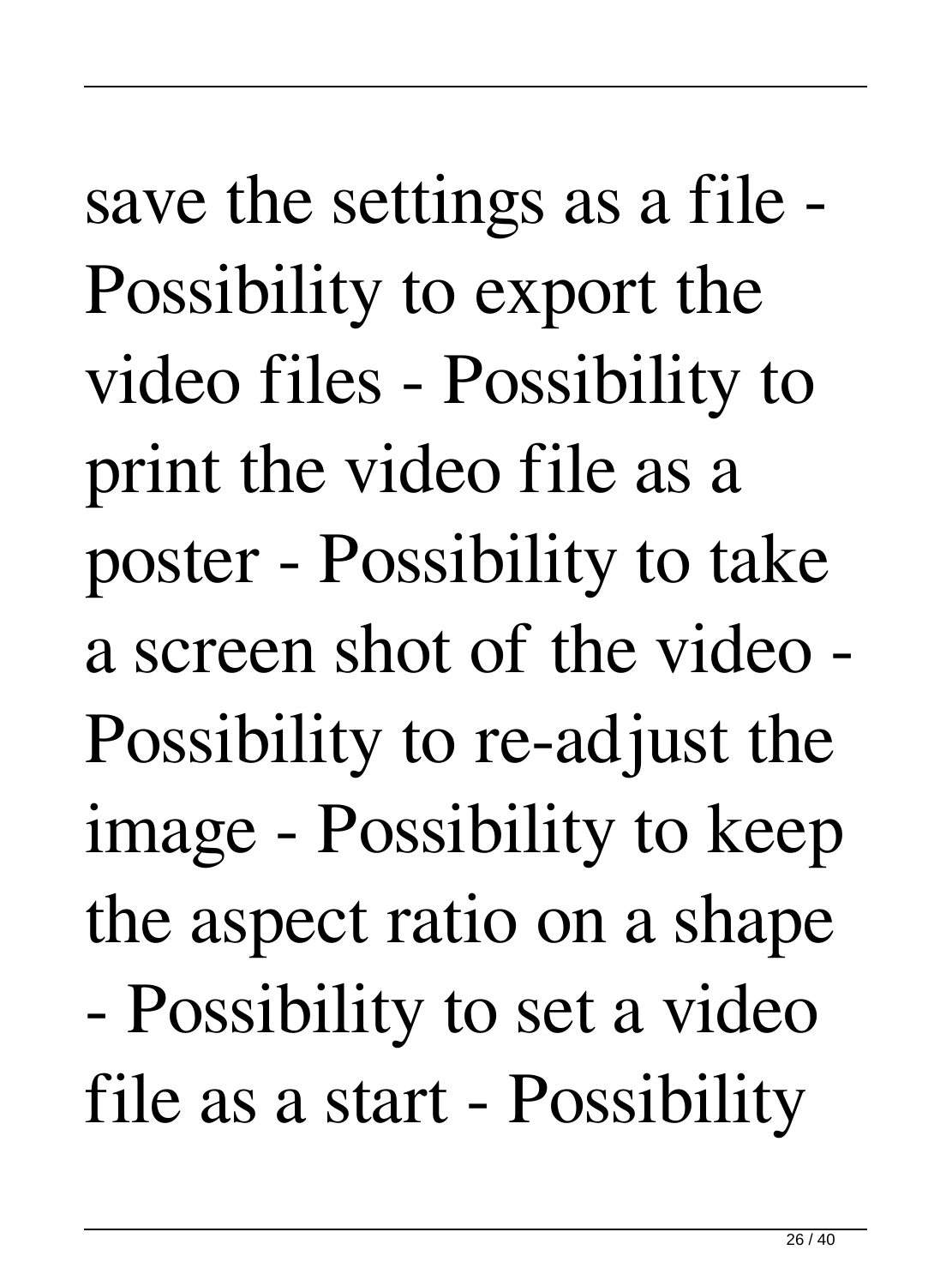to set a video file as an end - Possibility to set the background of the shape - Possibility to add or remove shadows - Possibility to delete a shape from a video file - Possibility to remove a shape from a video file and to set a video file as the new background -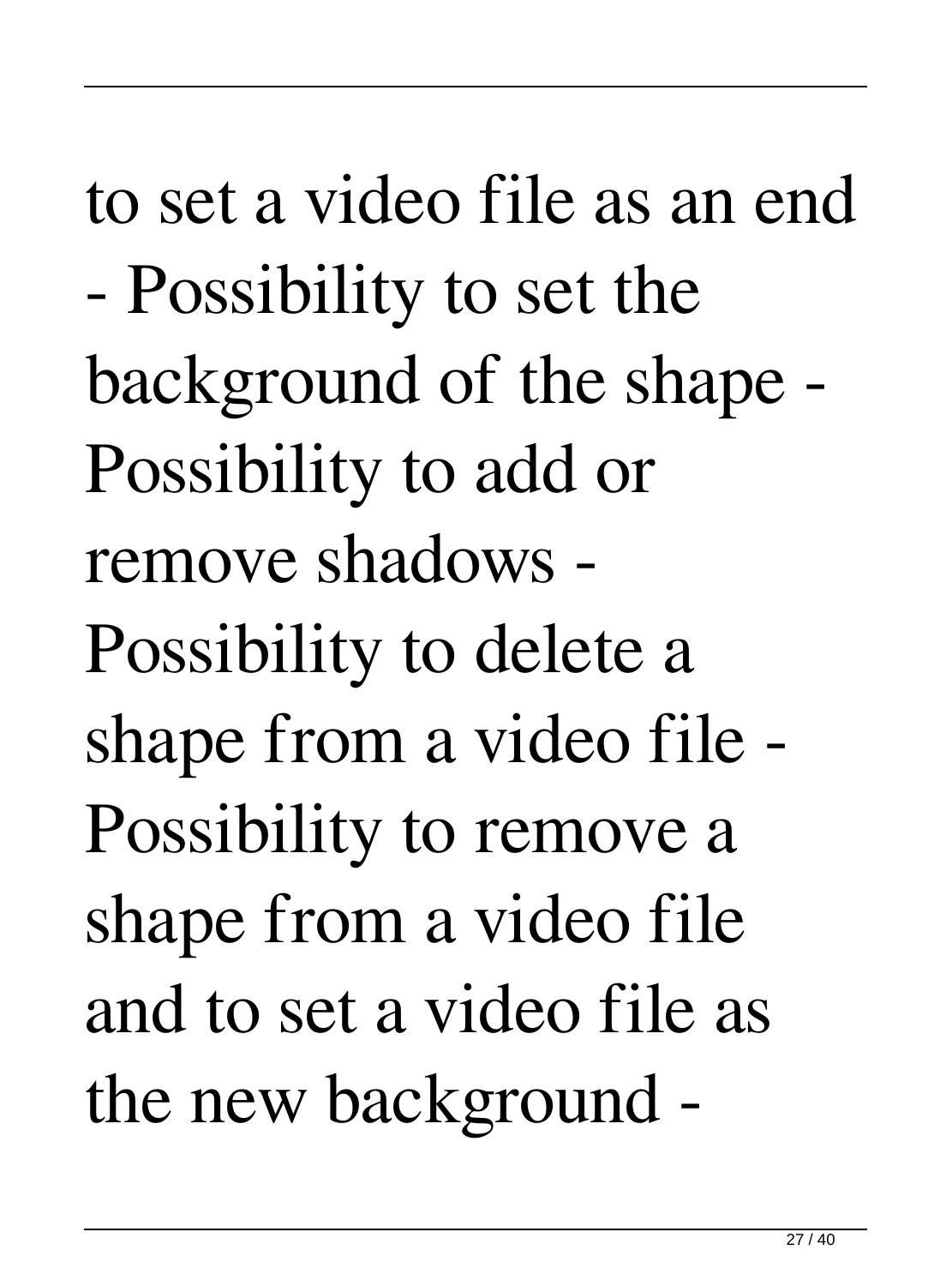## **Possibility**

**What's New In Boris Graffiti?**

Boris Graffiti is a handy and reliable software that helps you to easily customize your video files with personalized texts. You can create your own unique looks or draw from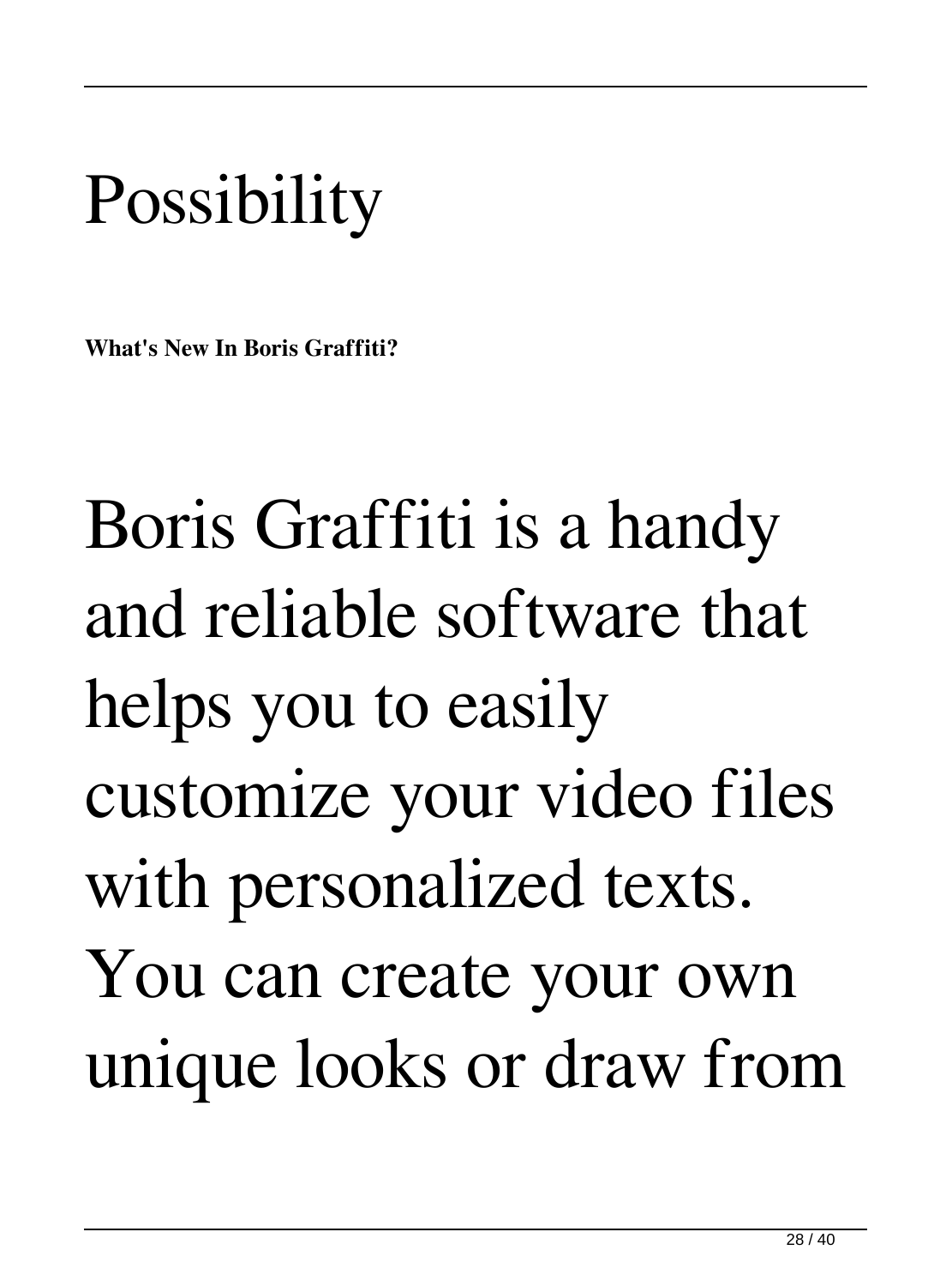a vast library of presets and styles. With the help of Boris Graffiti you have the possibility to change the style and the content of a specific video file by including 3D shapes, cylinders, spheres and cubes, insert textures and lights, as well as to convert the selected video to a 3D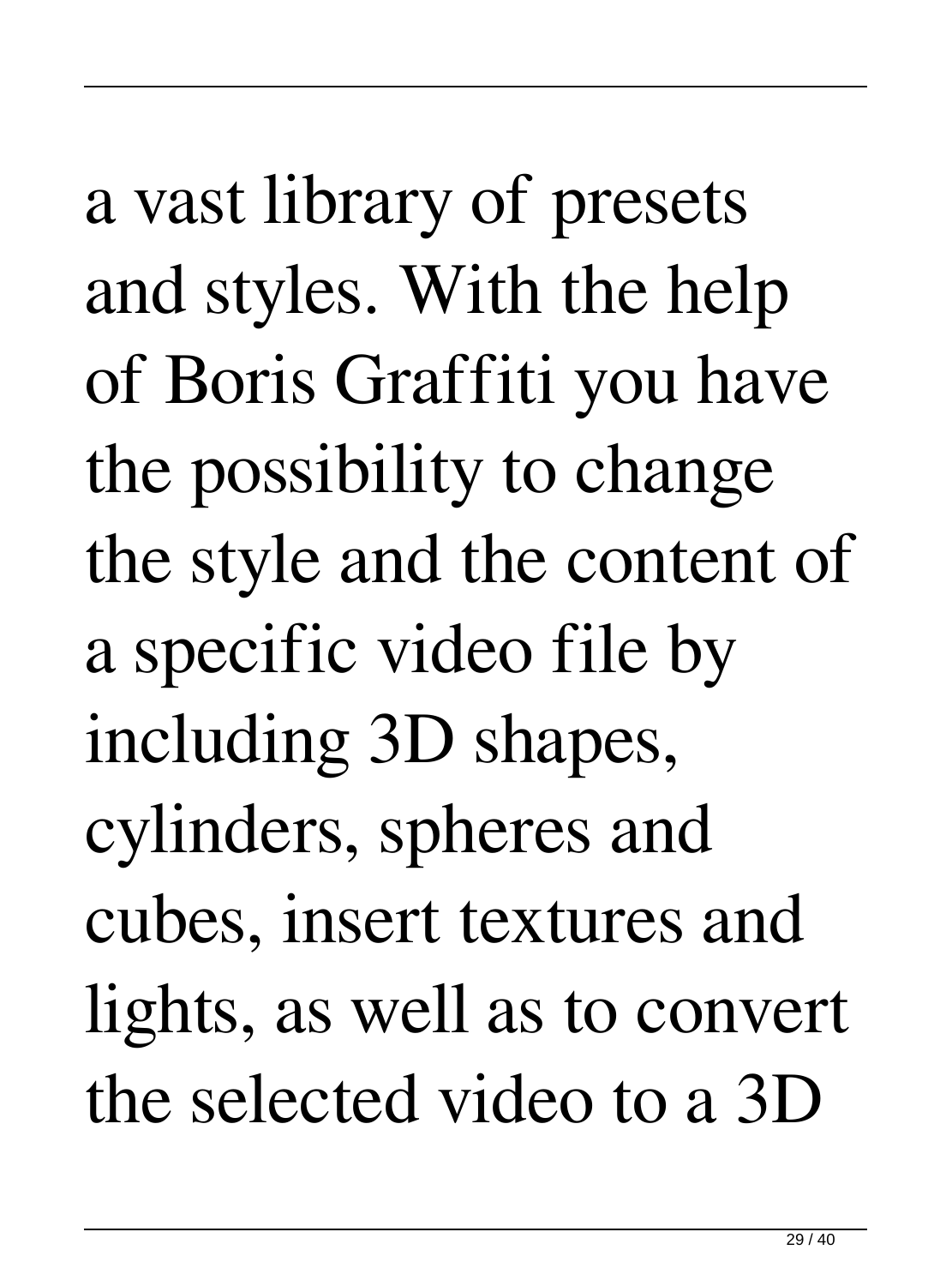object. Note: In order to use the application, you need to request a registration key from here. Boris Graffiti key Features: Video Editing and 3D Video transformation tool Embed 3D objects and textures Edit videos without video converter Export and share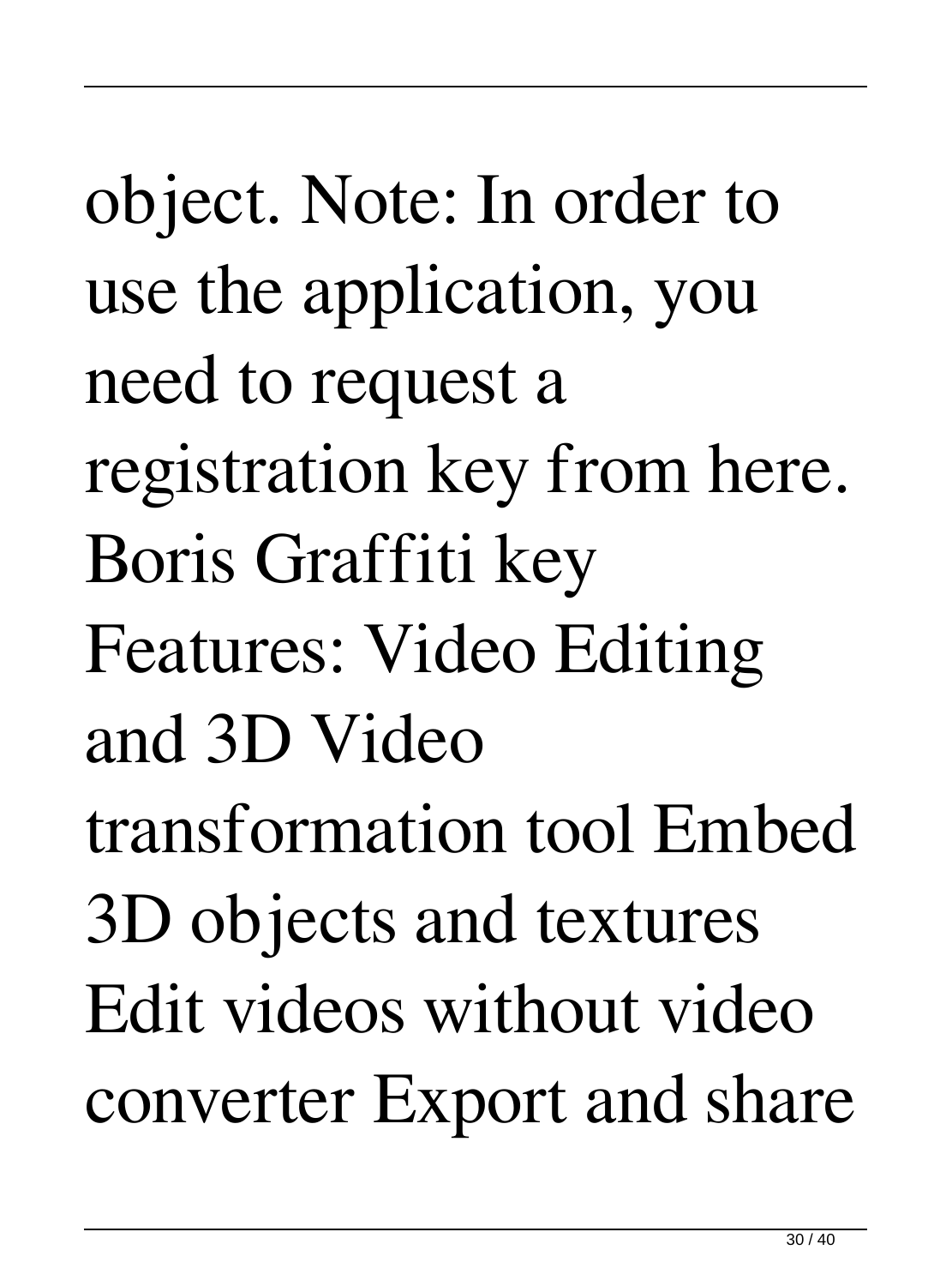videos in any format Convert videos to 3D files Tutorial videos Video 4D technology About Boris Graffiti Boris Graffiti is a handy and reliable software that helps you to easily customize your video files with personalized texts. You can create your own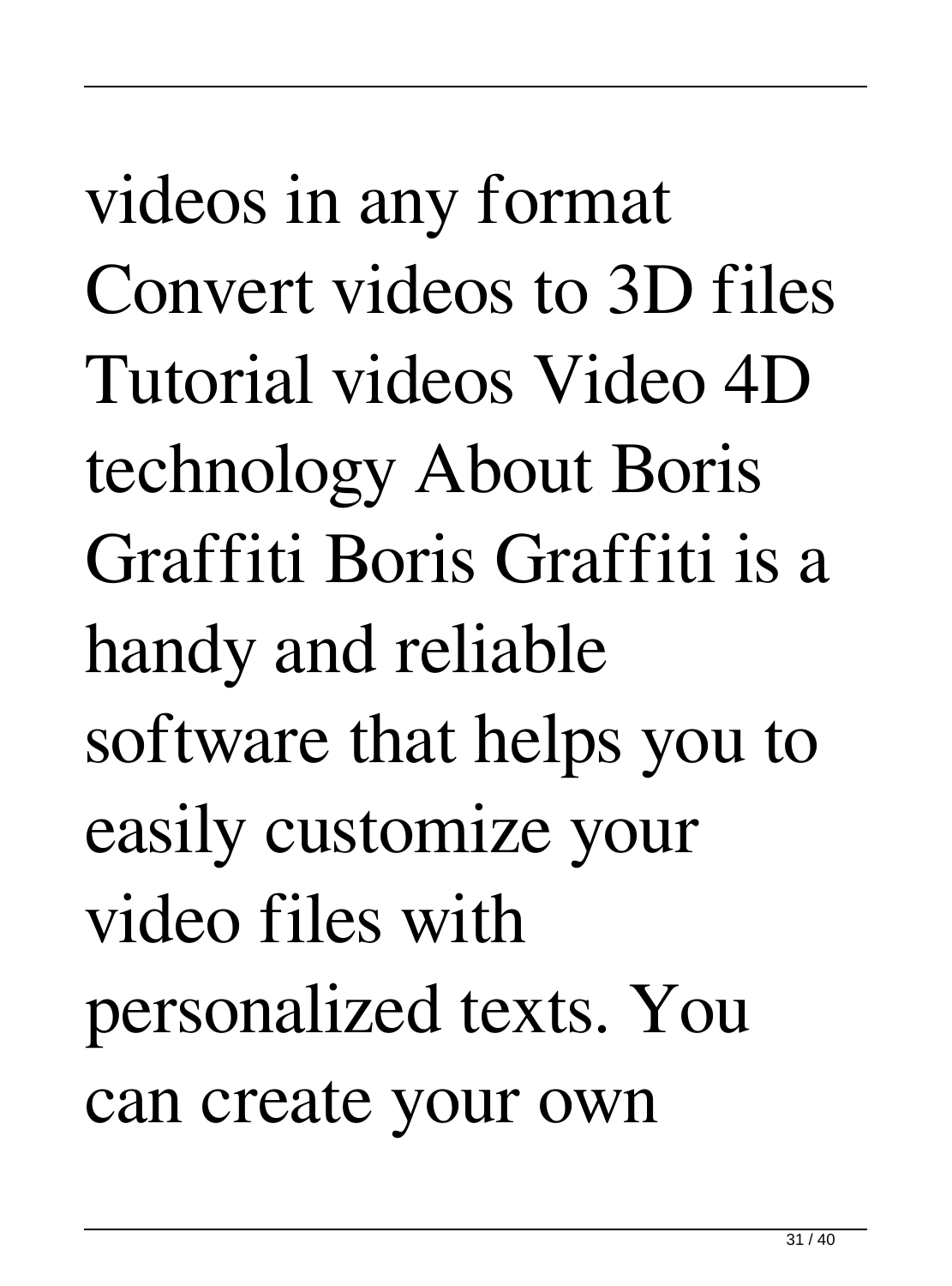unique looks or draw from a vast library of presets and styles. Boris Graffiti is a handy and reliable software that helps you to easily customize your video files with personalized texts. You can create your own unique looks or draw from a vast library of presets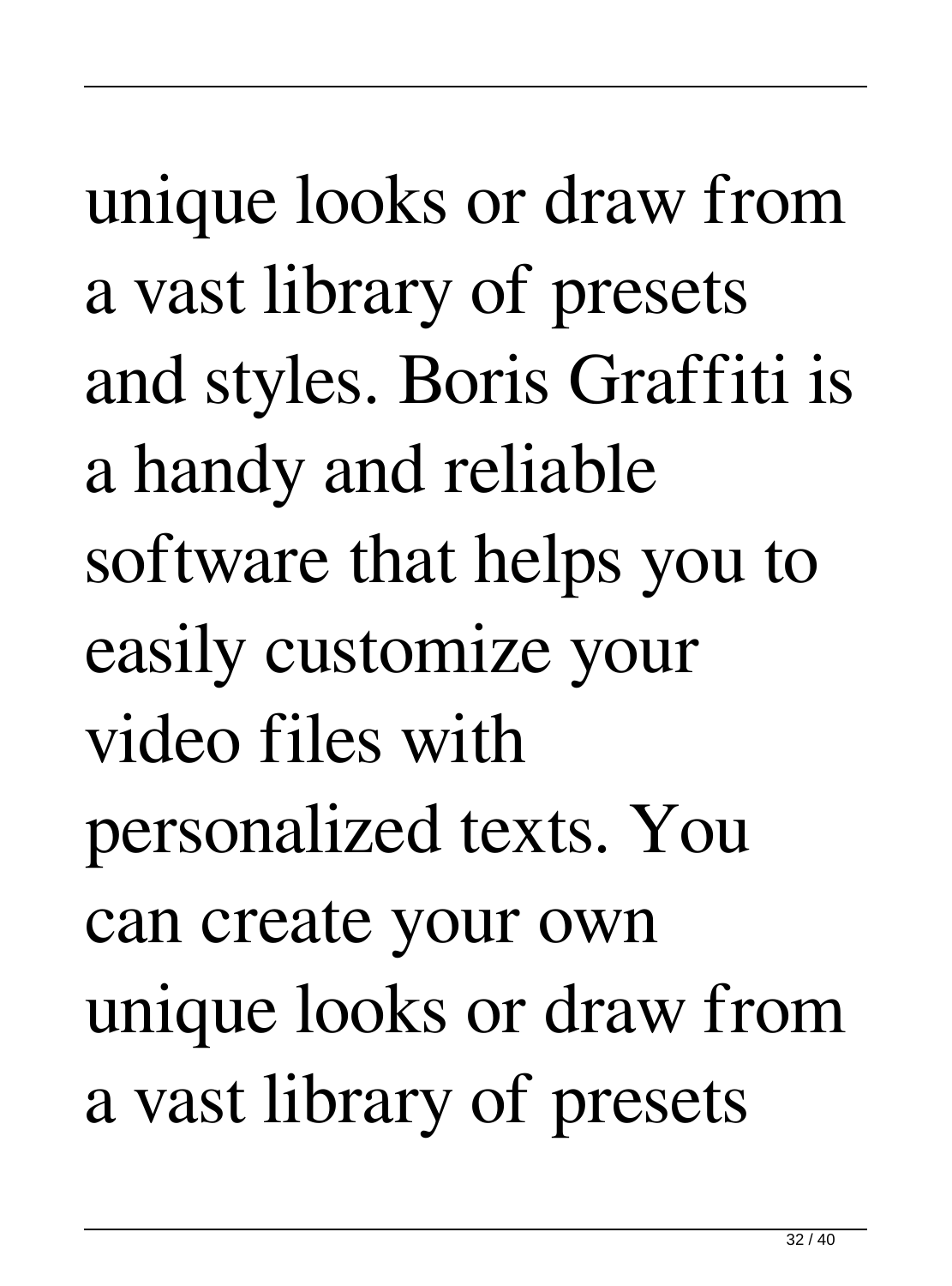and styles. With the help of Boris Graffiti you have the possibility to change the style and the content of a specific video file by including 3D shapes, cylinders, spheres and cubes, insert textures and lights, as well as to convert the selected video to a 3D object. Note: In order to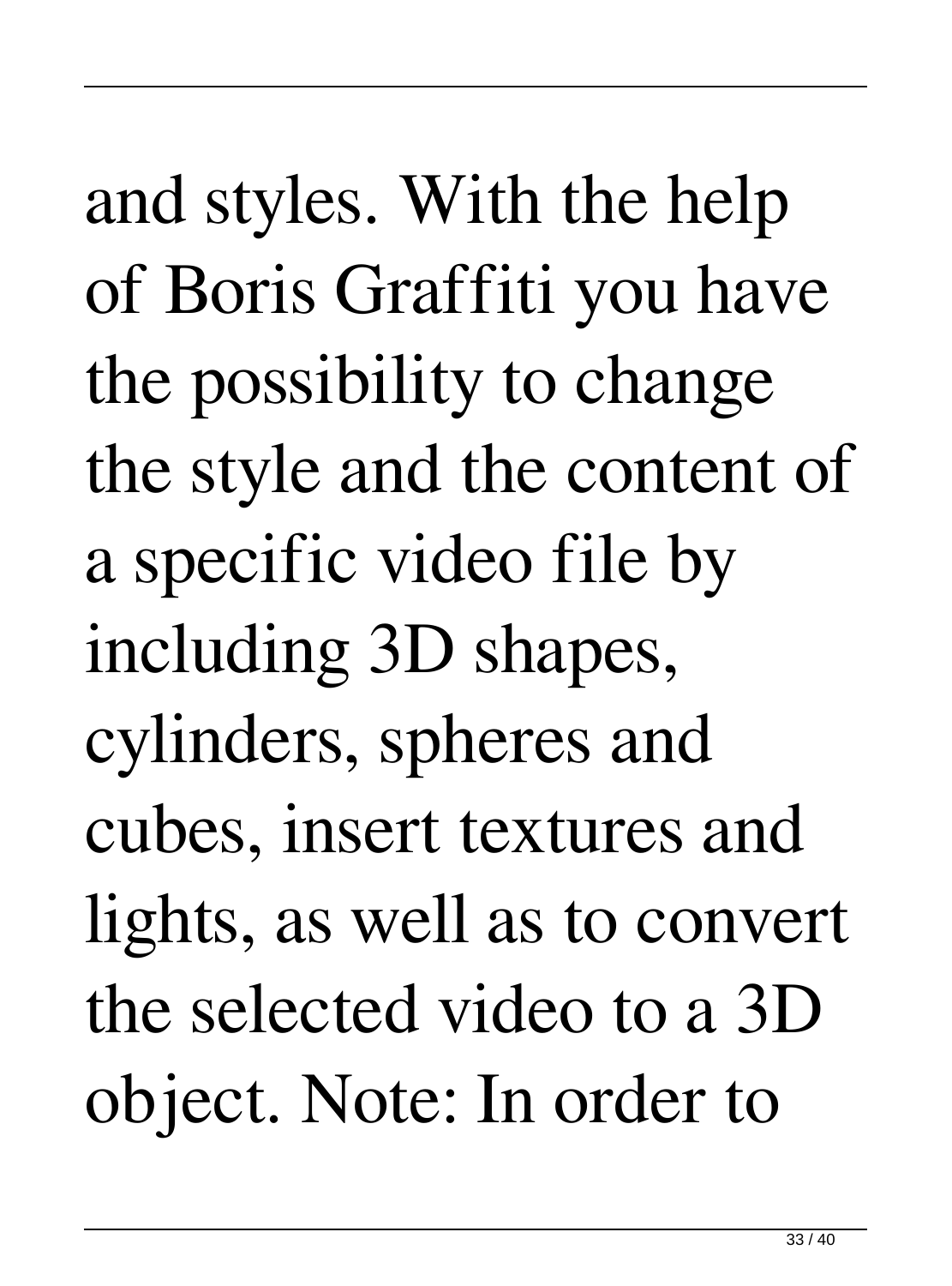use the application, you need to request a registration key from here.White-spectacled laughingthrush The whitespectacled laughingthrush (Trochalopteron leucopogon), or whitespectacled rufous laughingthrush, is a species of bird in the family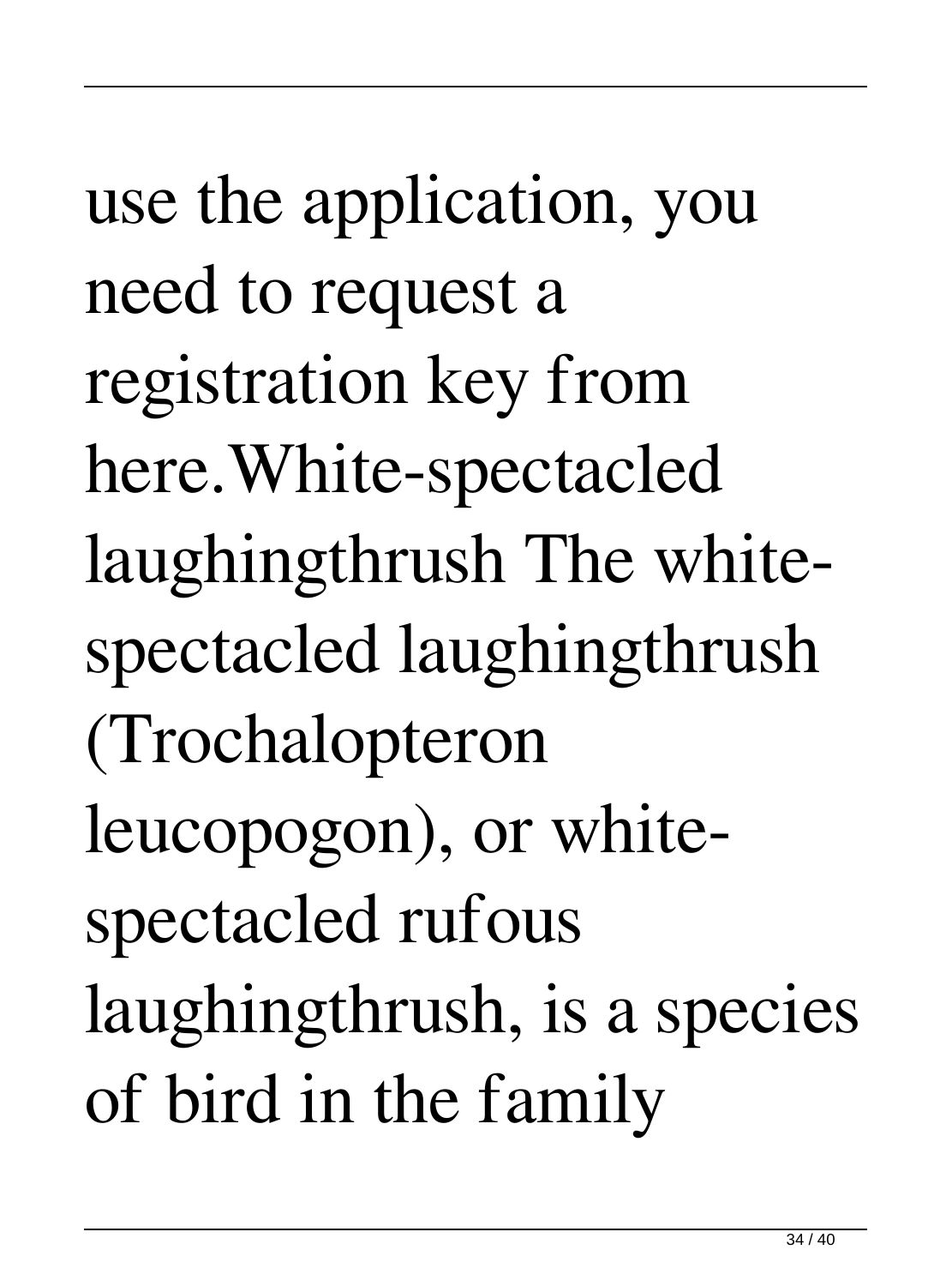## Leiothrichidae. It is found in the eastern Himalayas, northern Burma, and Assam, India. Its natural habitats are subtropical or tropical moist lowland forests and subtropical or tropical moist montane forests. It is threatened by habitat loss. Description The white-spectacled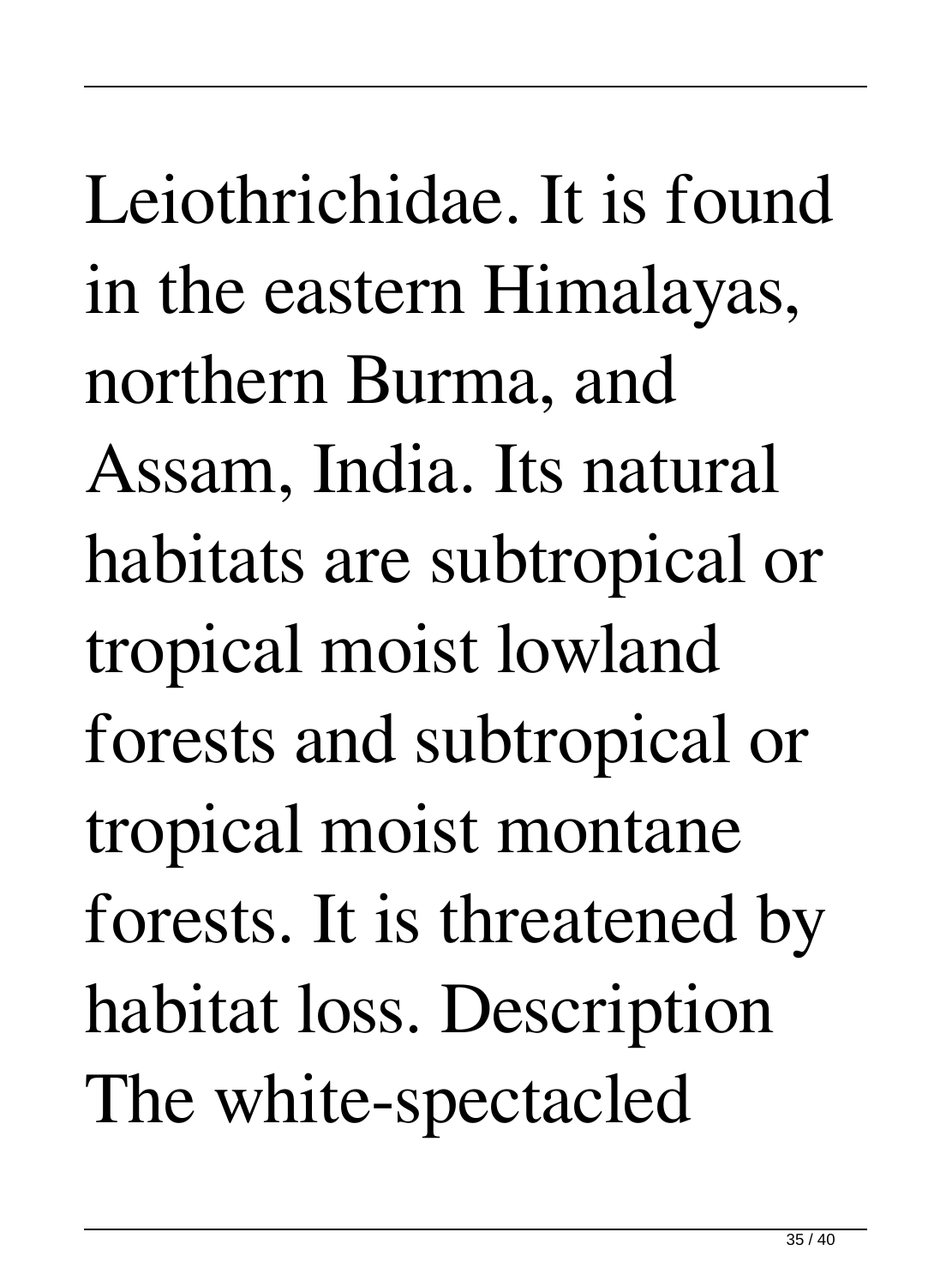laughingthrush is about 20 cm long, with a wingspan of 45 cm. The upperparts are deep rufous, with the crown of the head, wings and tail feathers white. The underparts are white, with the lower back and rump area of the male dark pinkish orange. The male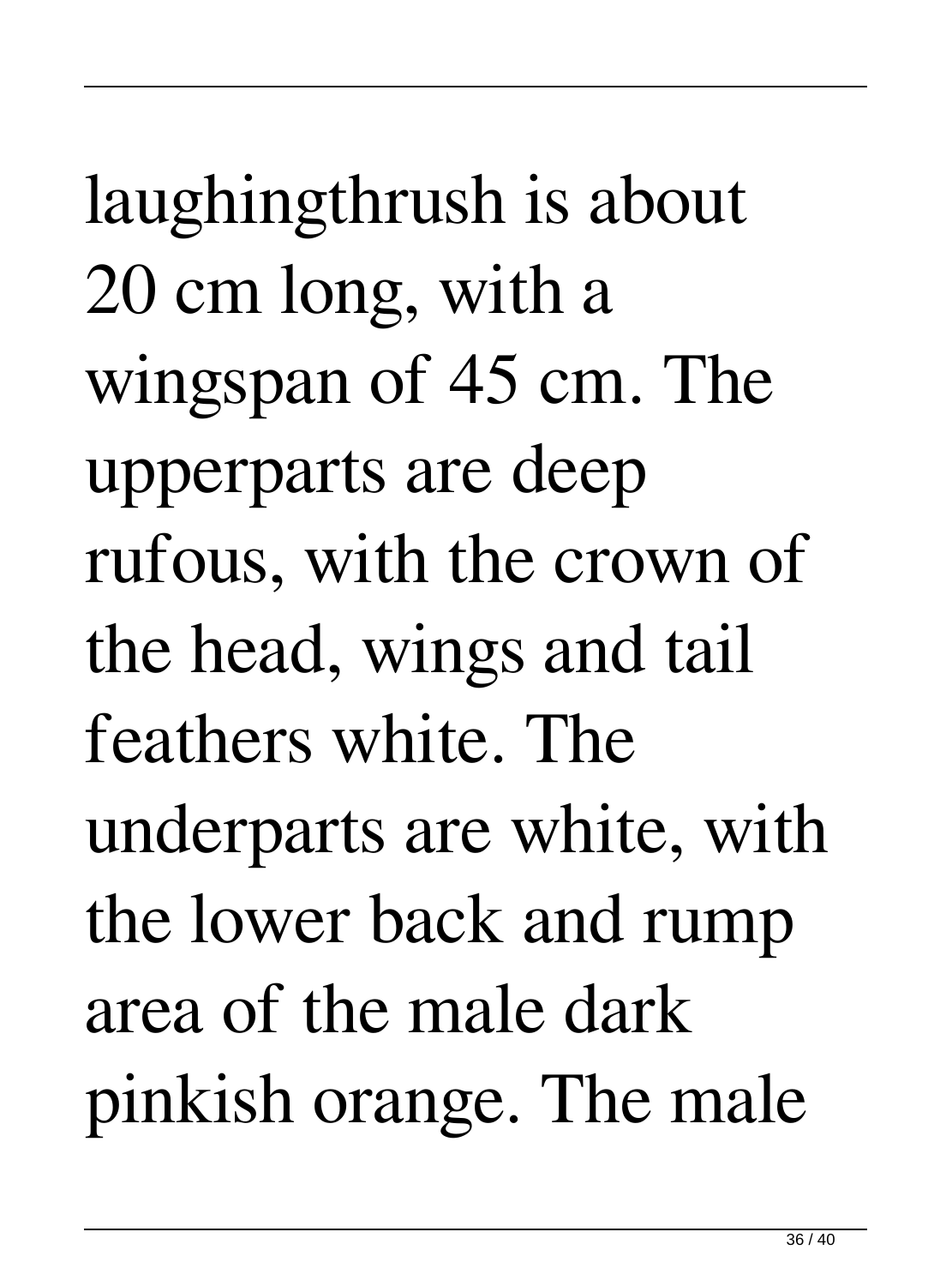has a white streak on his cheek, and the female has a bright red breast. Habitat The white-spectacled laughingthrush is found in secondary, lower montane forests in eastern Himalayas, from eastern Sikkim to Burma, and Assam, India. This is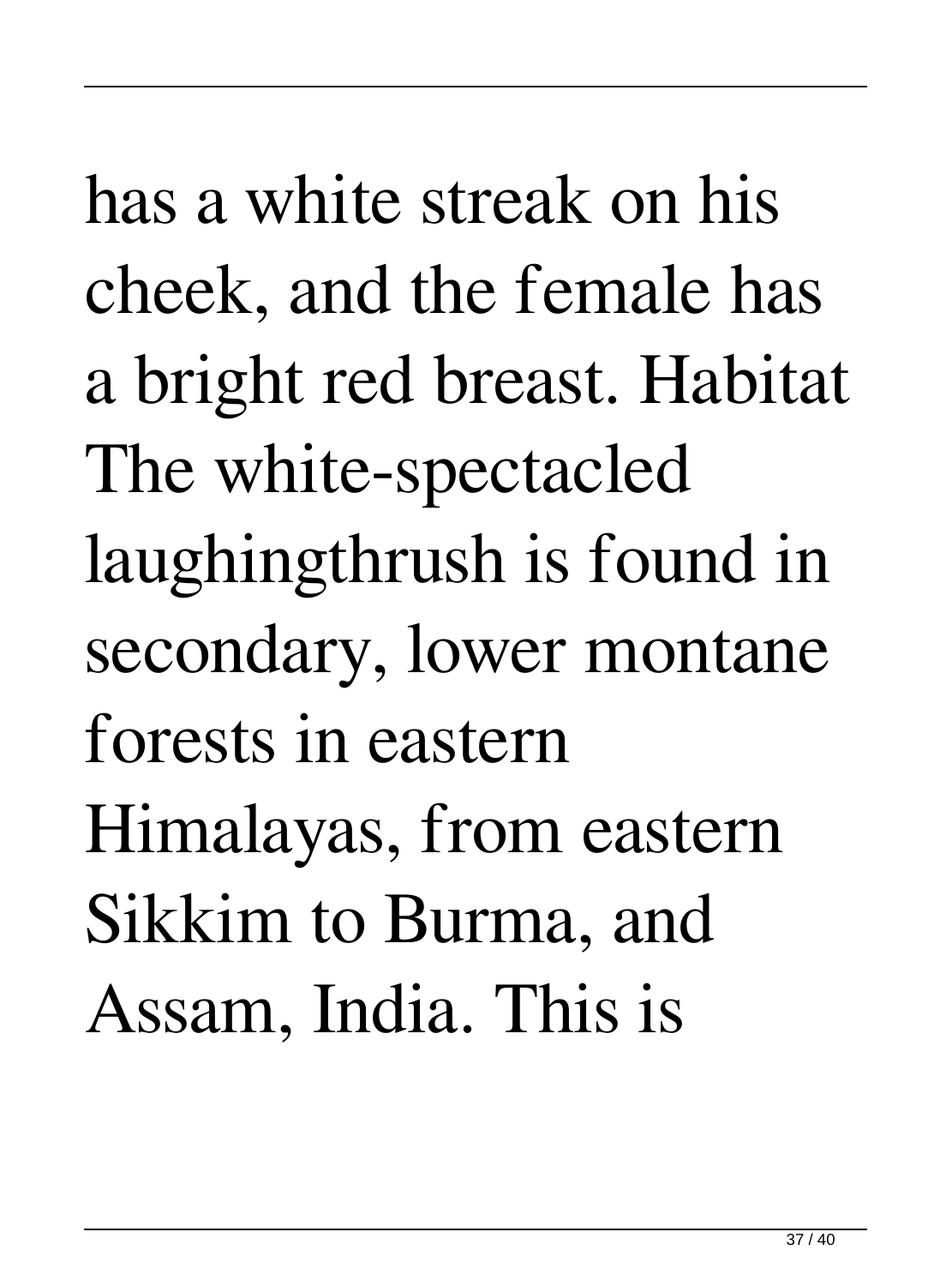**System Requirements For Boris Graffiti:**

(note: This is in no way representative of the lowest possible experience. The lowest possible experience is an endless tidal wave of death, currently only obtainable by dueling or with a good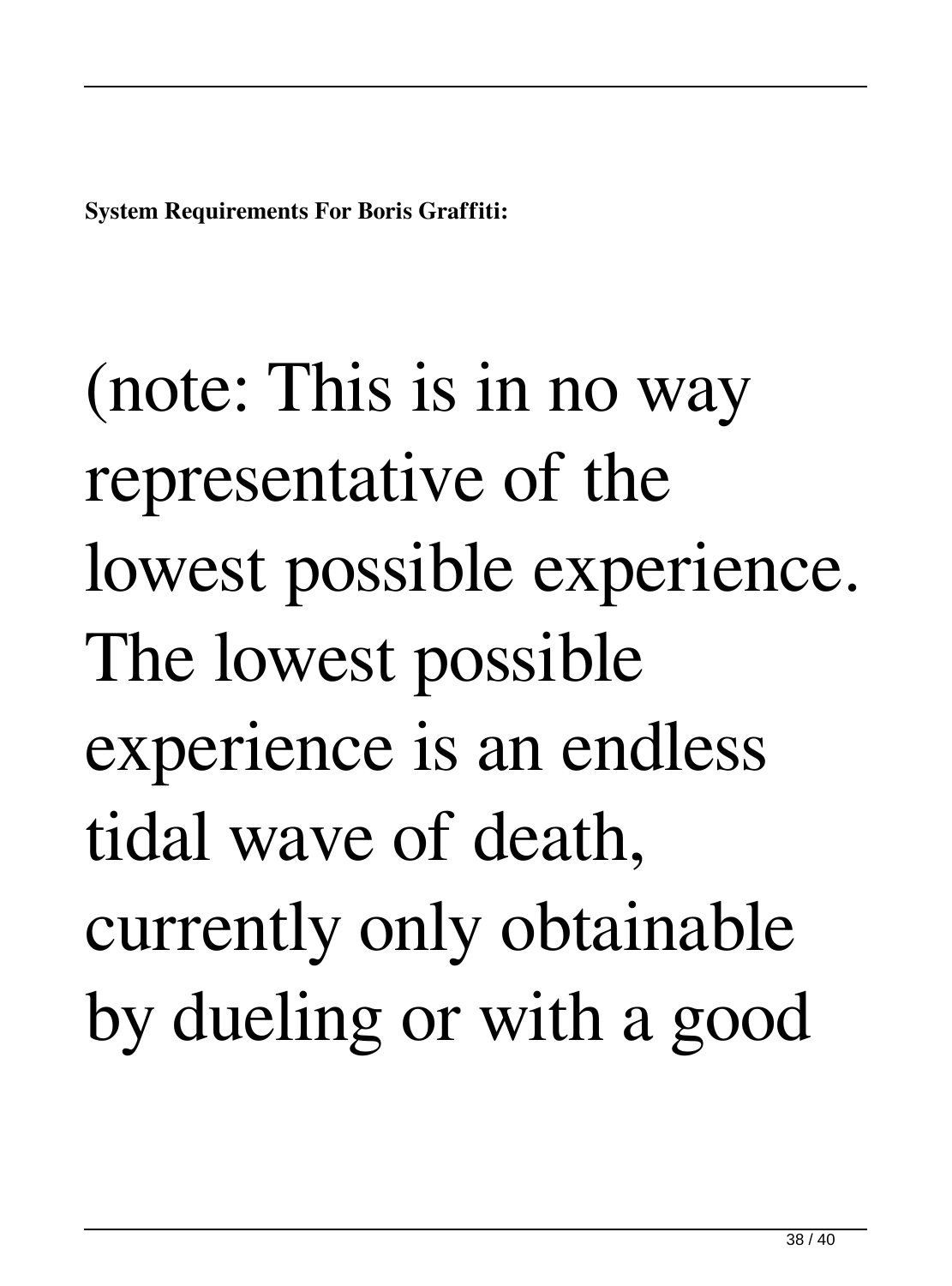team. Although rather fun, this is not how you want to experience a game.) Windows OS, Windows 7 or higher 2.5GB RAM 3GB Hard Drive space Monitor with 1280x720 resolution Geforce GTX 460 (or higher), or Radeon HD 4850 (or higher) DirectX 11 DirectX 10